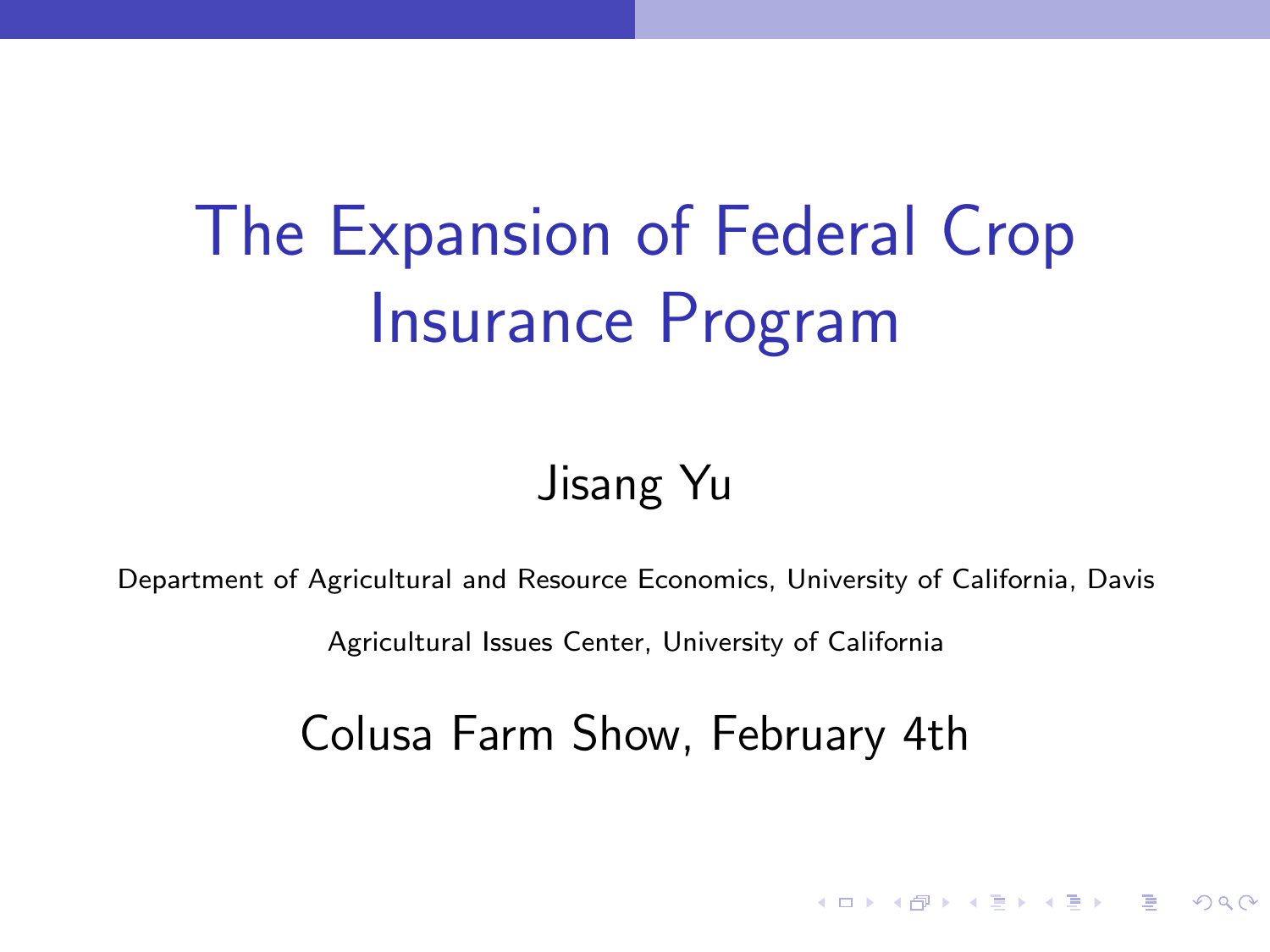



[Crop Insurance Expansion](#page-9-0)

#### [Crop Insurance Expansion in California](#page-14-0)

#### [How Crop Insurance Changes What Farmers Grow](#page-20-0)

K ロ ▶ K @ ▶ K 할 > K 할 > → 할 → 9 Q @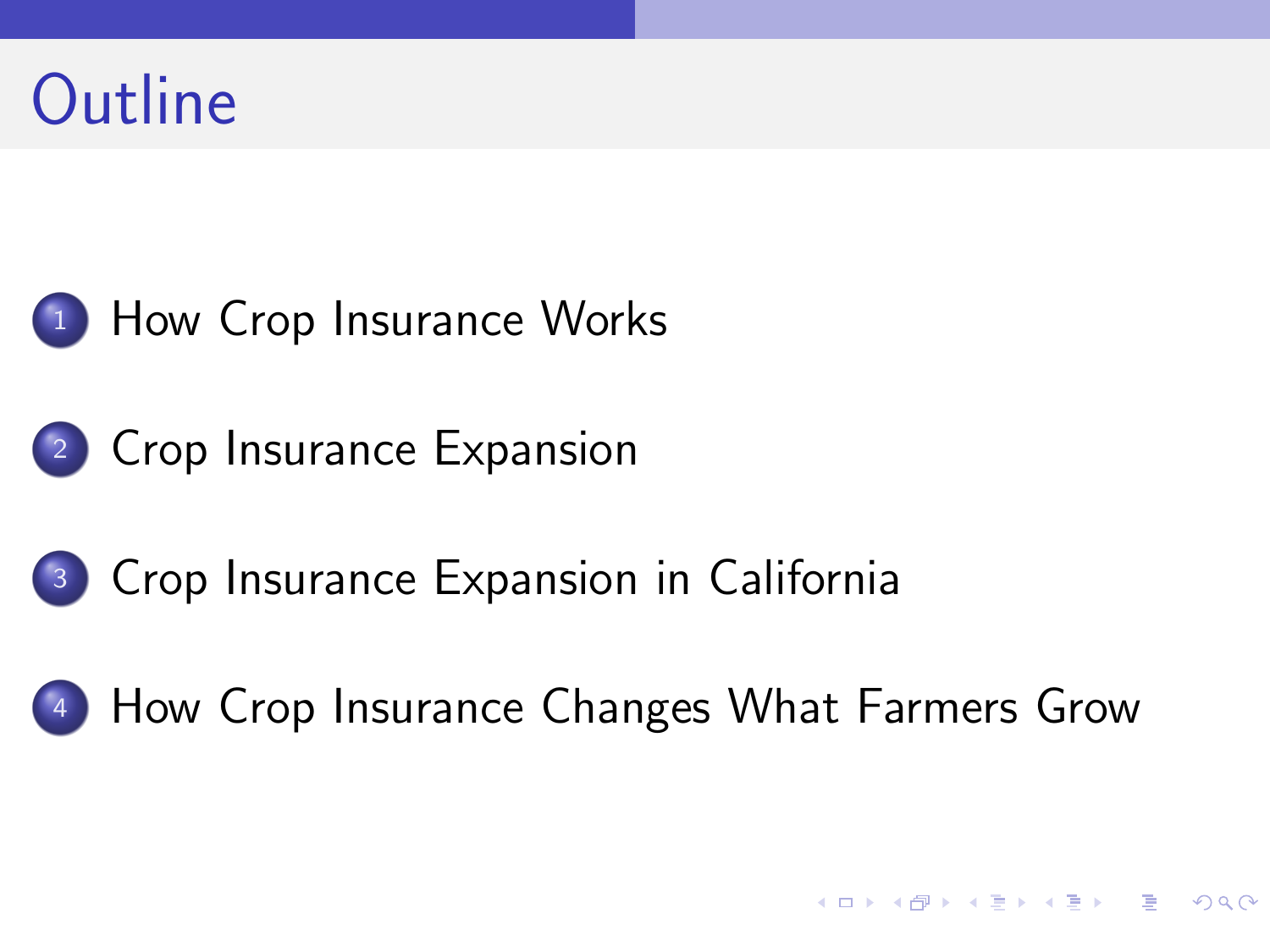### Outline

#### <sup>1</sup> [How Crop Insurance Works](#page-2-0)

**[Crop Insurance Expansion](#page-9-0)** 

#### <sup>3</sup> [Crop Insurance Expansion in California](#page-14-0)

<span id="page-2-0"></span><sup>4</sup> [How Crop Insurance Changes What Farmers Grow](#page-20-0)

**K ロ ▶ | K 母 ▶ | K ヨ ▶ | K ヨ ▶ |**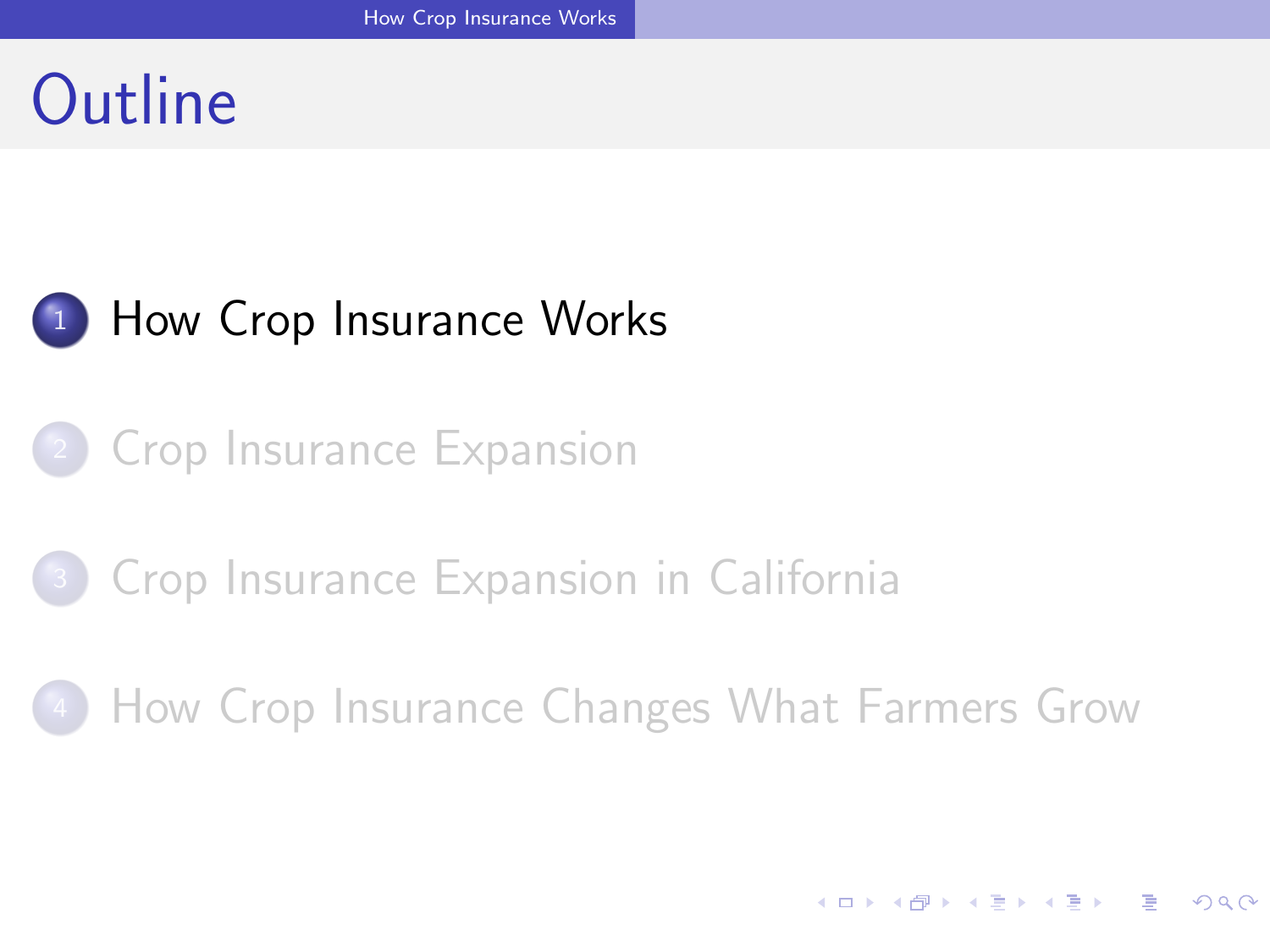### Federal Crop Insurance Program

- **1** The U.S. Department of Agriculture operates the federal crop insurance program.
- <sup>2</sup> Private insurance companies deliver crop insurance products to farmers.
- <sup>3</sup> Farmers pay a part of total premium and the rest of premium is covered by the government.

<span id="page-3-0"></span>4 0 8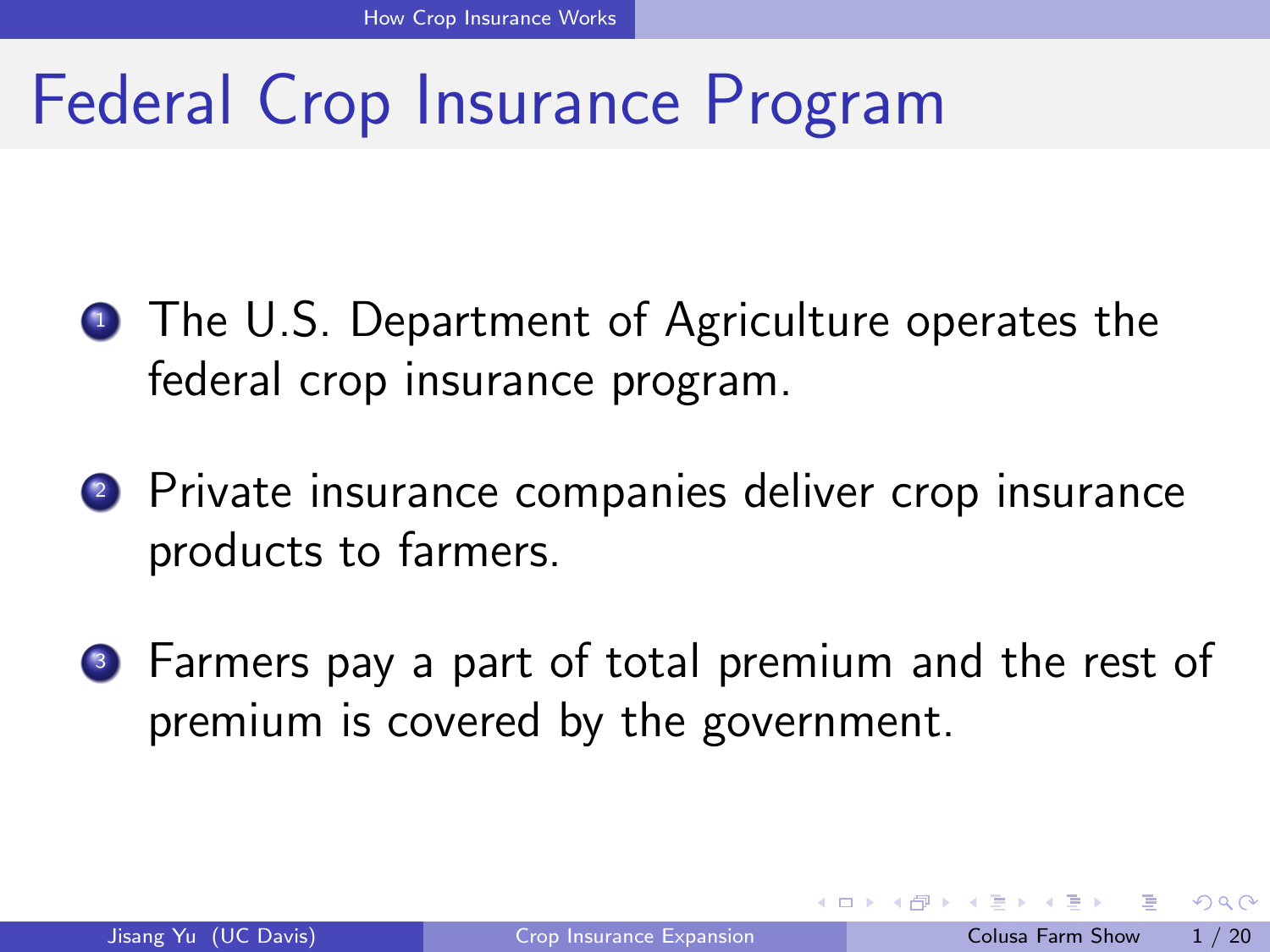### Catastrophic vs Buy-up

#### <sup>1</sup> Catastrophic Almost free. It insures 50% of the historical yield.

#### <sup>2</sup> Buy-up Farmers do pay some premiums.

4 0 8

<span id="page-4-0"></span> $\Omega$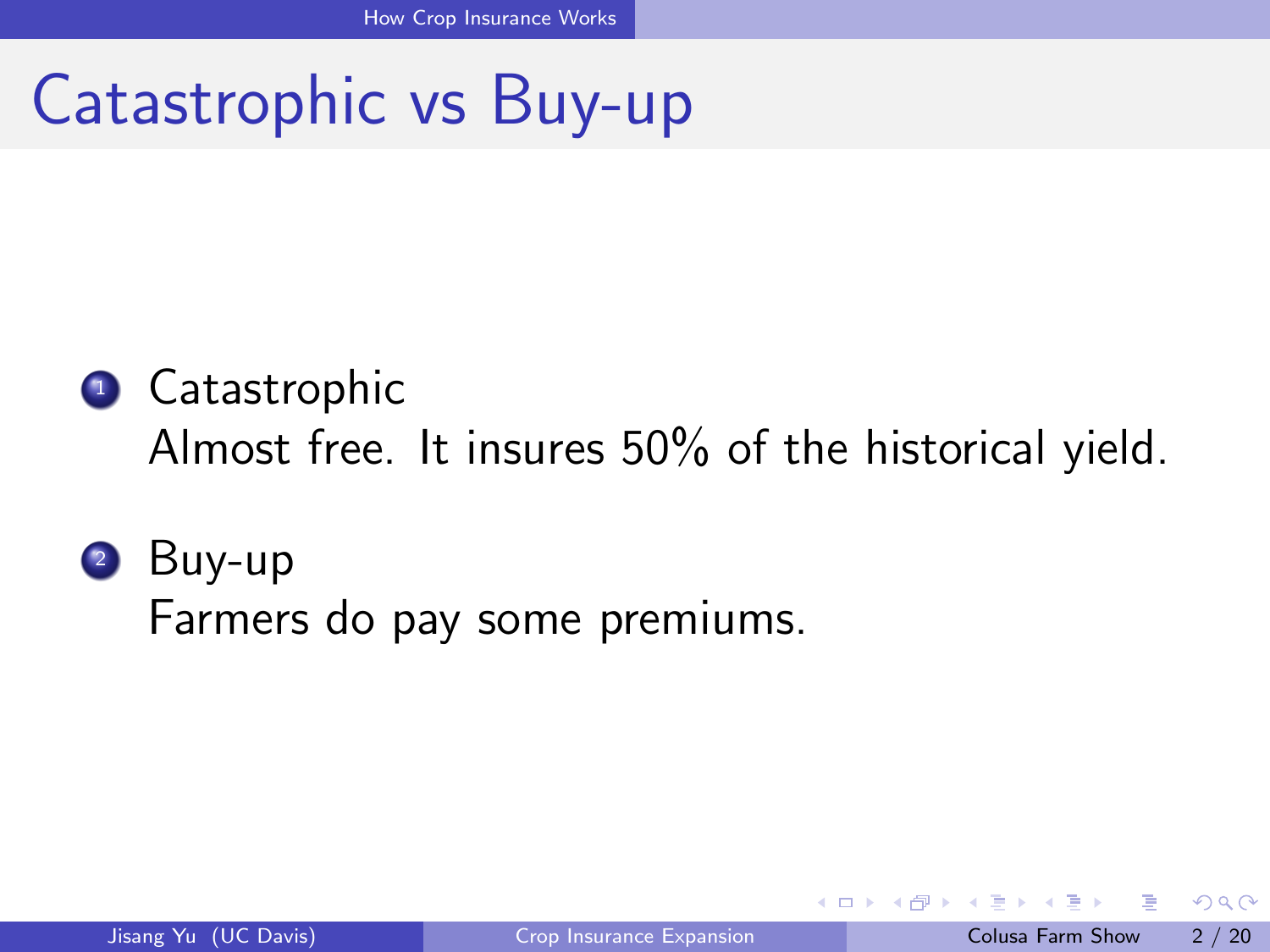### Type of Crop Insurance Products

#### <sup>1</sup> Yield Insures output per acre.

#### <sup>2</sup> Revenue Insures revenue (output x price) per acre.



4 0 8

<span id="page-5-0"></span> $\Omega$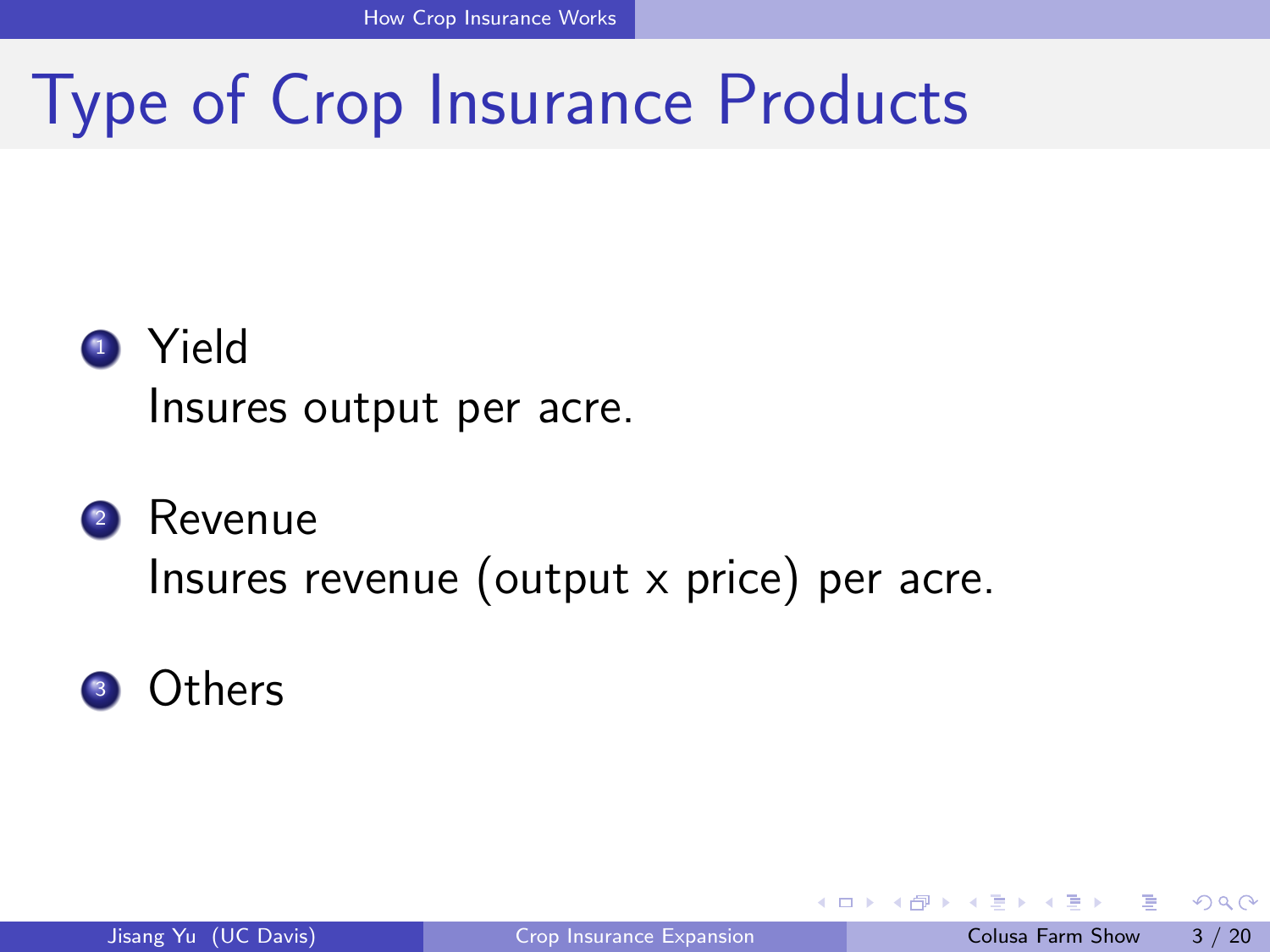### Premium and Subsidy Rates

- **1** The government sets the premium rates (Premium per dollar of insured liability).
- 2 The subsidy rates, the shares of the premium subsidy in total premium, are specified by the legislation and are same across crops and counties.
- **3** The subsidy rates are lower for higher coverage levels (share of expected revenue insured).

<span id="page-6-0"></span>4 0 8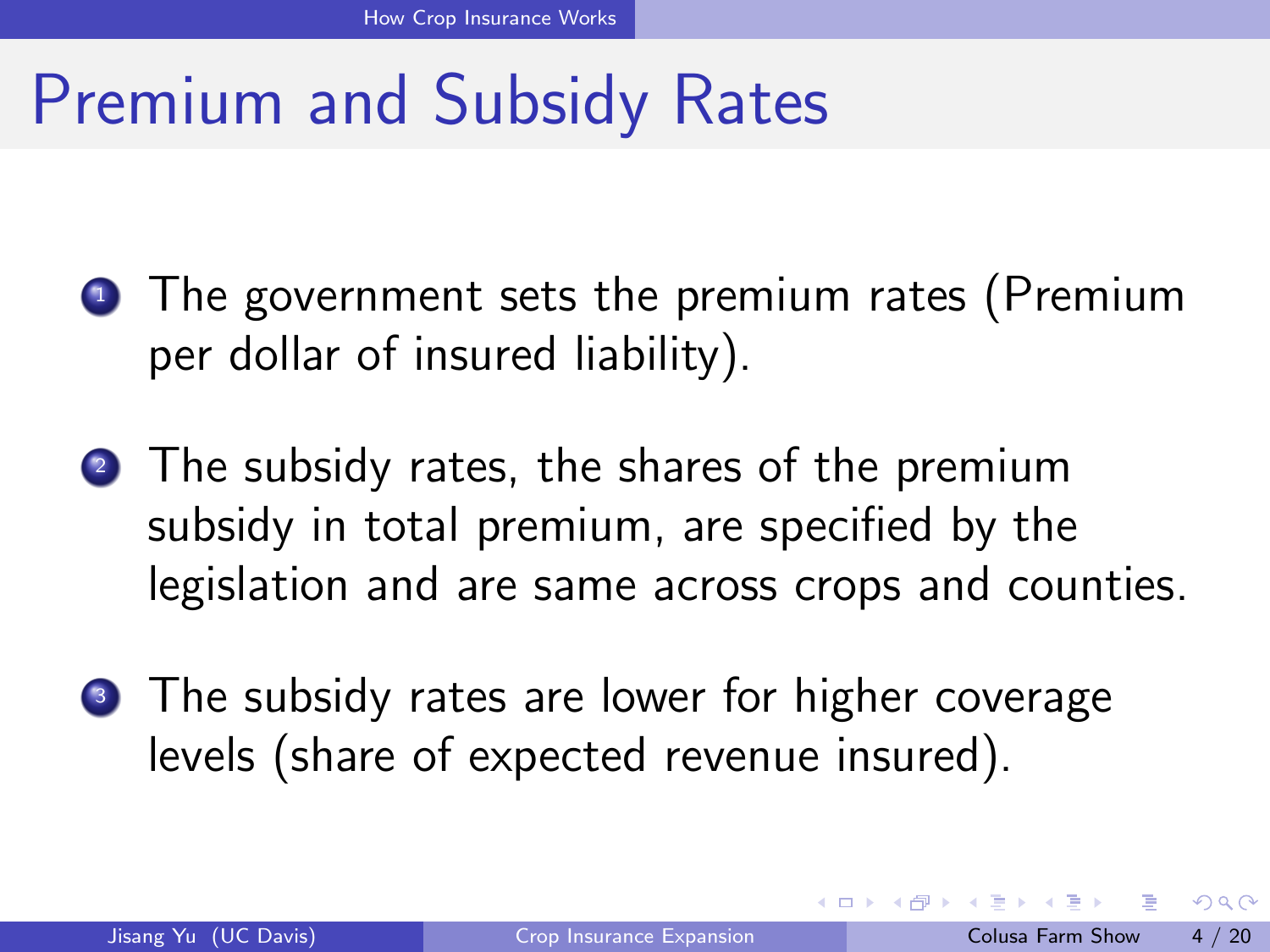Subsidy Rates

The Subsidy Rates for Yield and Revenue Protection Products in 2014 are:

| Coverage Level Subsidy Rate |      |
|-----------------------------|------|
|                             |      |
| $55 - 60\%$                 | 0.64 |
| 65-70%                      | 0.59 |
| 75%                         | 0.55 |
| 80%                         | 0.48 |
| 85%                         | 0.38 |

4 0 8

同→

 $\sim$ 

<span id="page-7-0"></span> $QQ$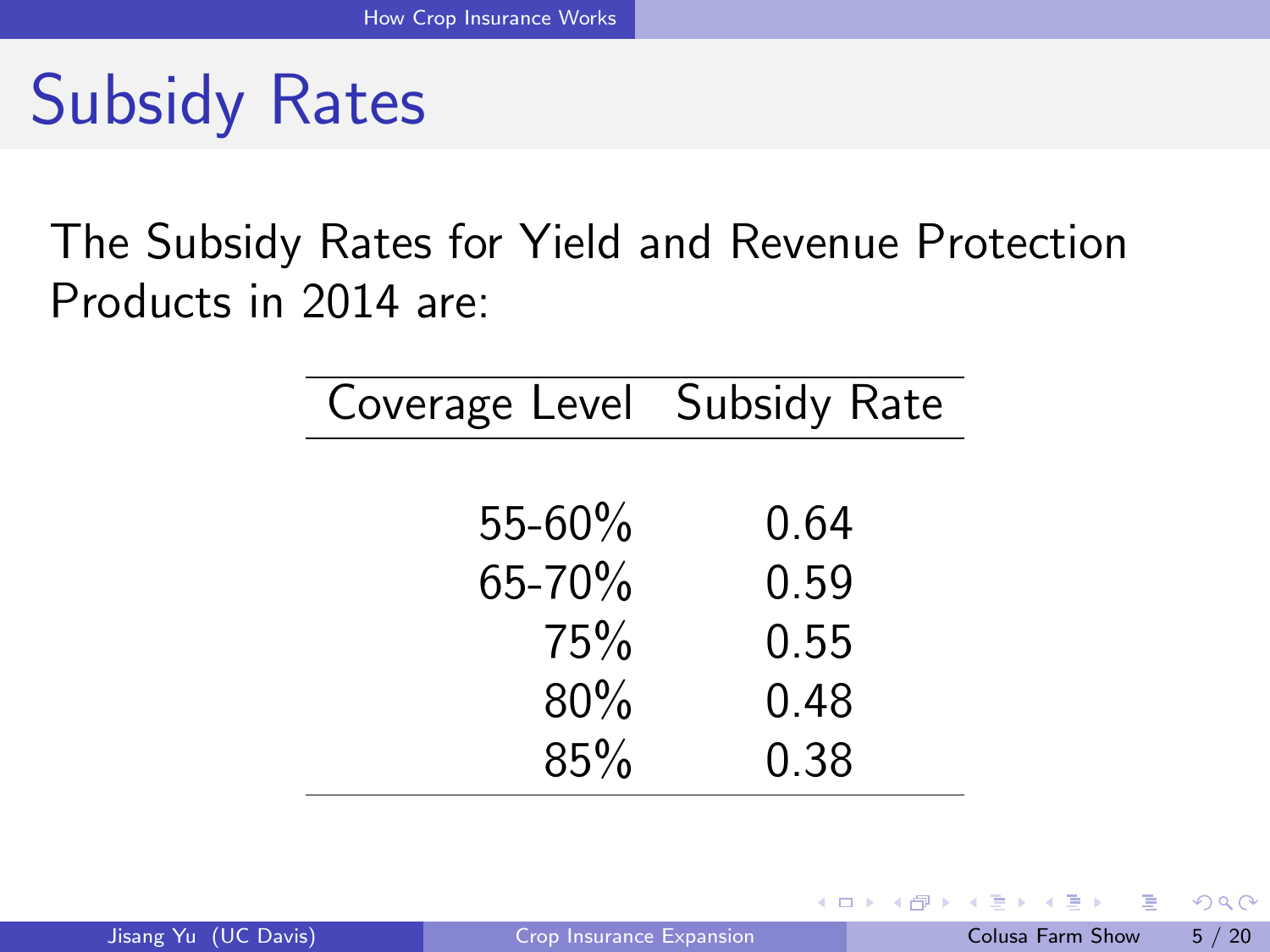# An Example of Crop Insurance Purchase

A Rice Farm in Colusa County

Consider a rice farm with 300 acres with the historical yield of 85 cwt./acre. In 2014, the projected price was \$19.70/cwt.

The average premium rate for covering 85% of the historical yield in 2014 in Colusa was 0.047.

- $\bullet$  Liability: 300\*85\*19.70\*0.85=\$426,998
- 2 Total Premium: Liability\*0.047=\$20,069
- **3** Premium Subsidy: Total Premium\*0.38=\$7.626

<span id="page-8-0"></span> $\Omega$ 

**The South Book** 

**∢ ロ ▶ - ィ <sub>ロ</sub> ▶** - ィ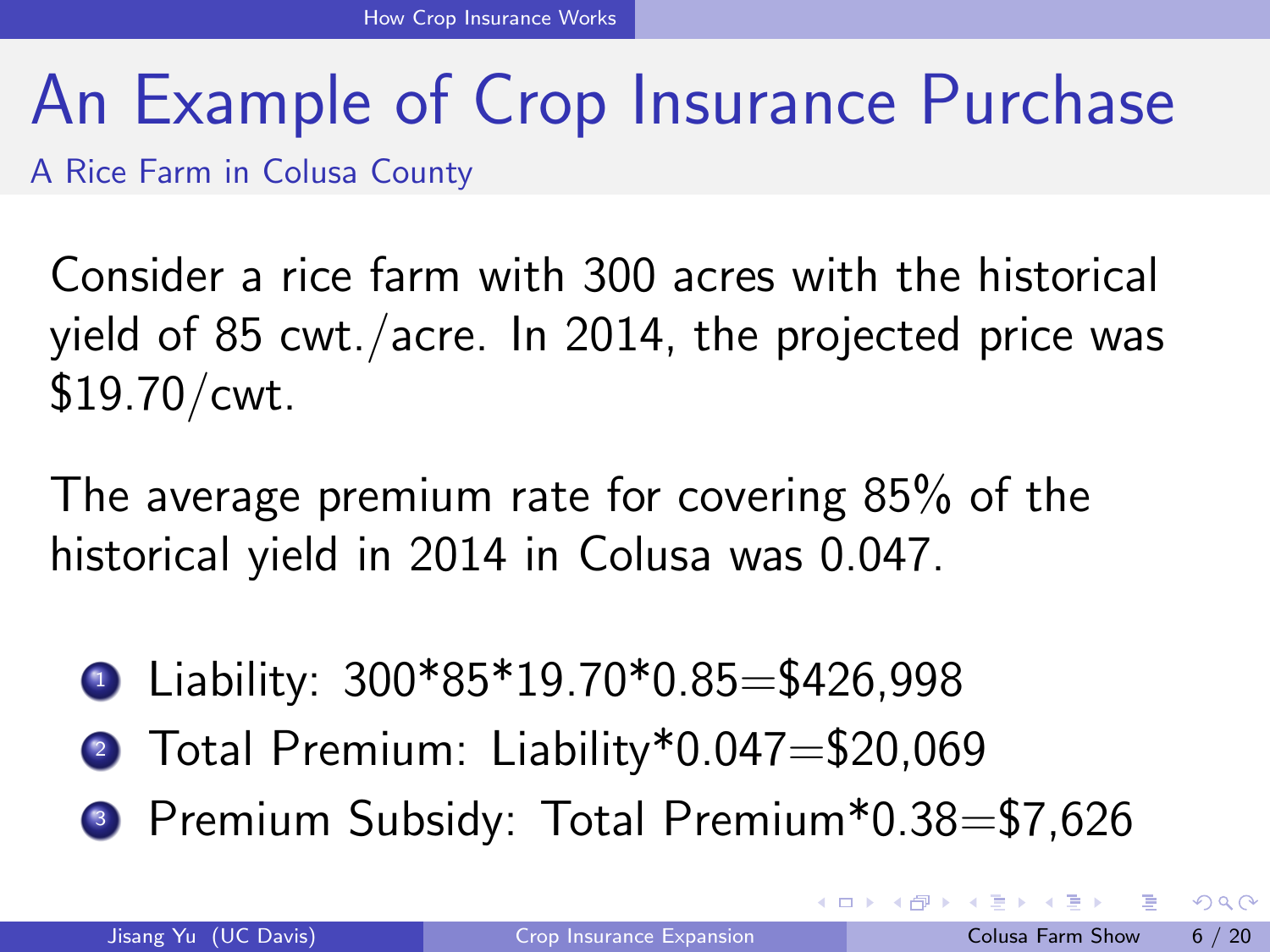### Outline

#### **[How Crop Insurance Works](#page-2-0)**

#### <sup>2</sup> [Crop Insurance Expansion](#page-9-0)

#### <sup>3</sup> [Crop Insurance Expansion in California](#page-14-0)

#### <span id="page-9-0"></span><sup>4</sup> [How Crop Insurance Changes What Farmers Grow](#page-20-0)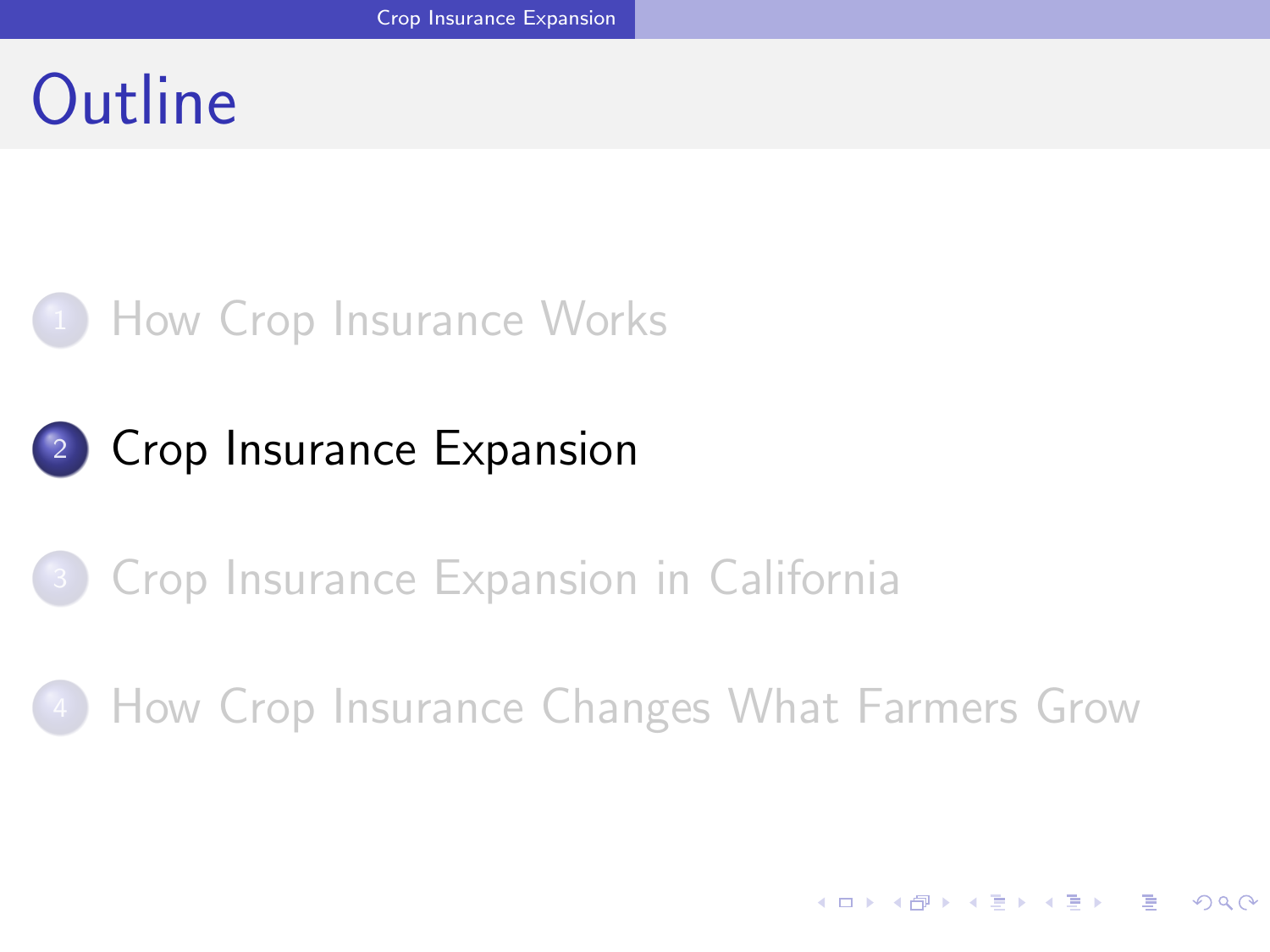#### U.S. Crop Insurance Expanded 1989 vs 2014

- $\bullet$  Number of Policies: 1 million  $\rightarrow$  2.2 million policies
- 2 Insured Acres: 101 million  $\rightarrow$  295 million acres
- Insured Liabilities (2014 dollar): \$24 billion  $\rightarrow$ \$106 billion
- $\bigoplus$  Premium Subsidies (2014 dollar): \$0.4 billion  $\rightarrow$ \$6.1 billion

<span id="page-10-0"></span> $\Omega$ 

イロト イ押ト イヨト イヨト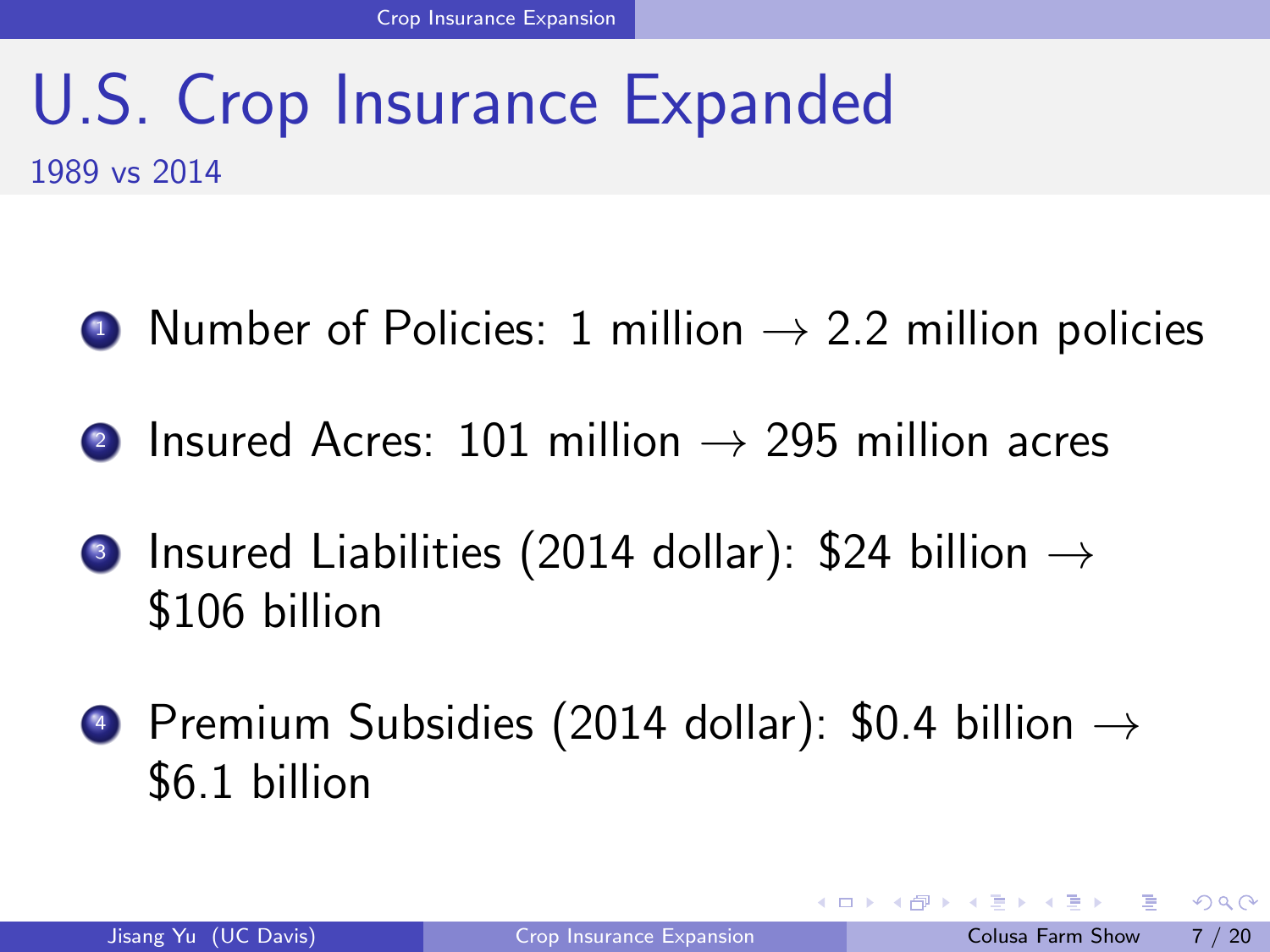### Premium Subsidy Increased



<span id="page-11-0"></span>

Jisang Yu (UC Davis) [Crop Insurance Expansion](#page-0-0) Colusa Farm Show 8 / 20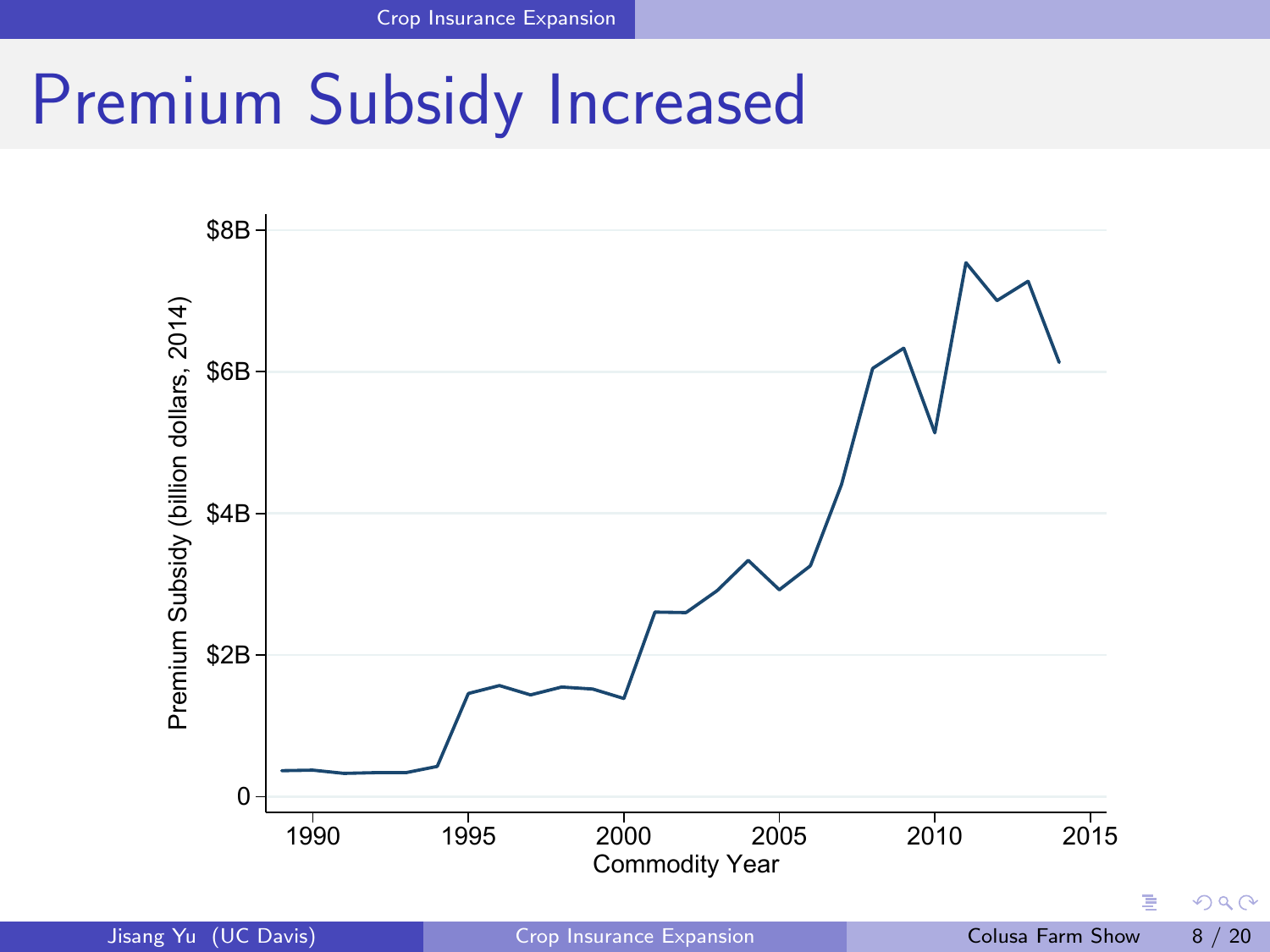### Institutional History

#### Legislative Changes

- **1** The Crop Insurance Reform Act of 1994
	- **1** Catastrophic Risk Protection Program (CAT) -Mandatory Provision (Repealed in 1996)
	- 2 Subsidy Rate Increase for Buy-up Products
- 2 The Federal Crop Insurance Act of 2000
- **3** The 2008 Farm Bill
- <span id="page-12-0"></span>**4 The 2014 Farm Bill**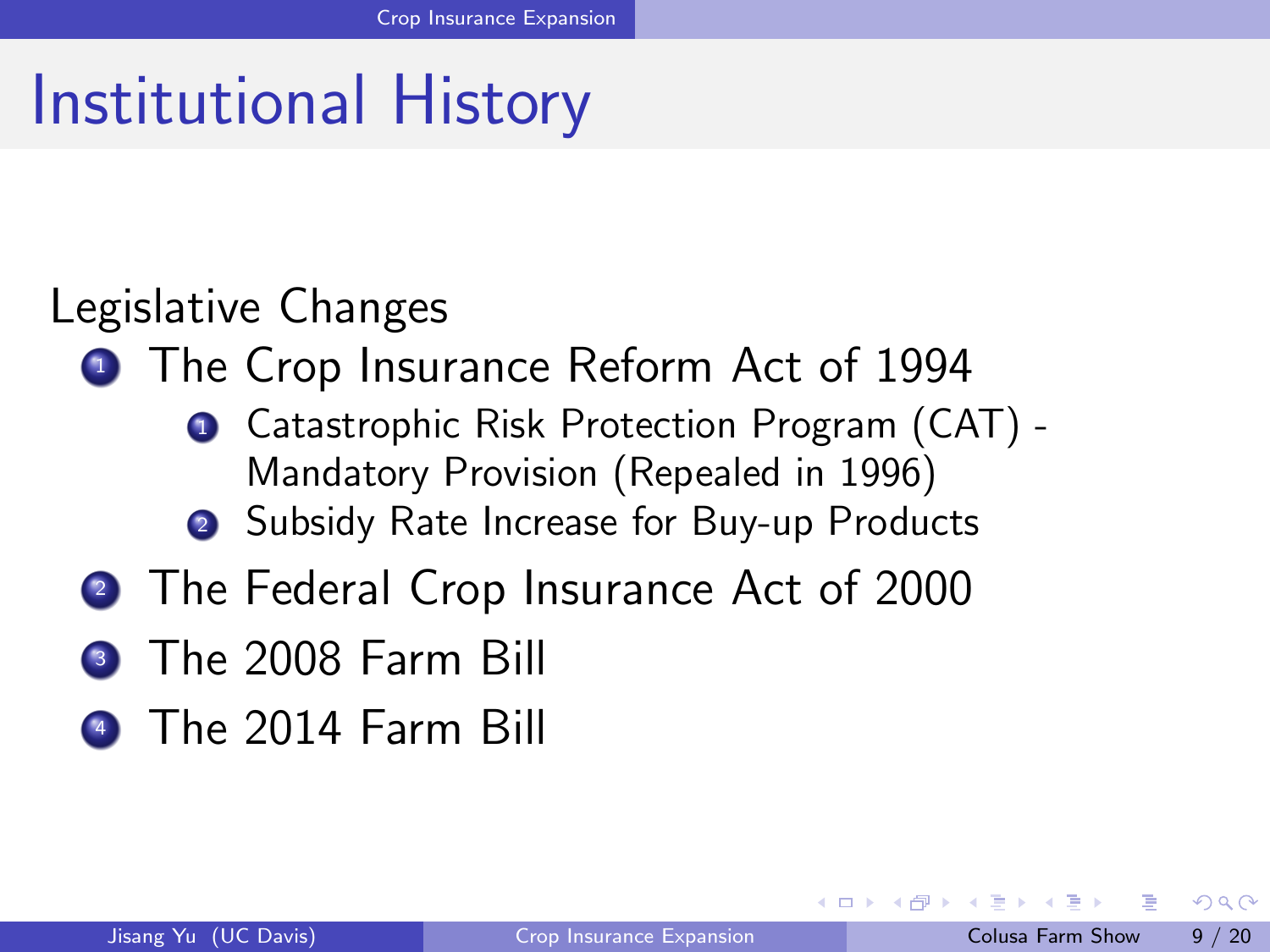# Institutional History (Continued)

Introduction of Crop Insurance Products: Revenue Products, Area-based Products, Weather Index Products and Margin Products

Expansion to Additional Crops or Counties

<span id="page-13-0"></span>Other Commodity Programs: Shift to Risk Management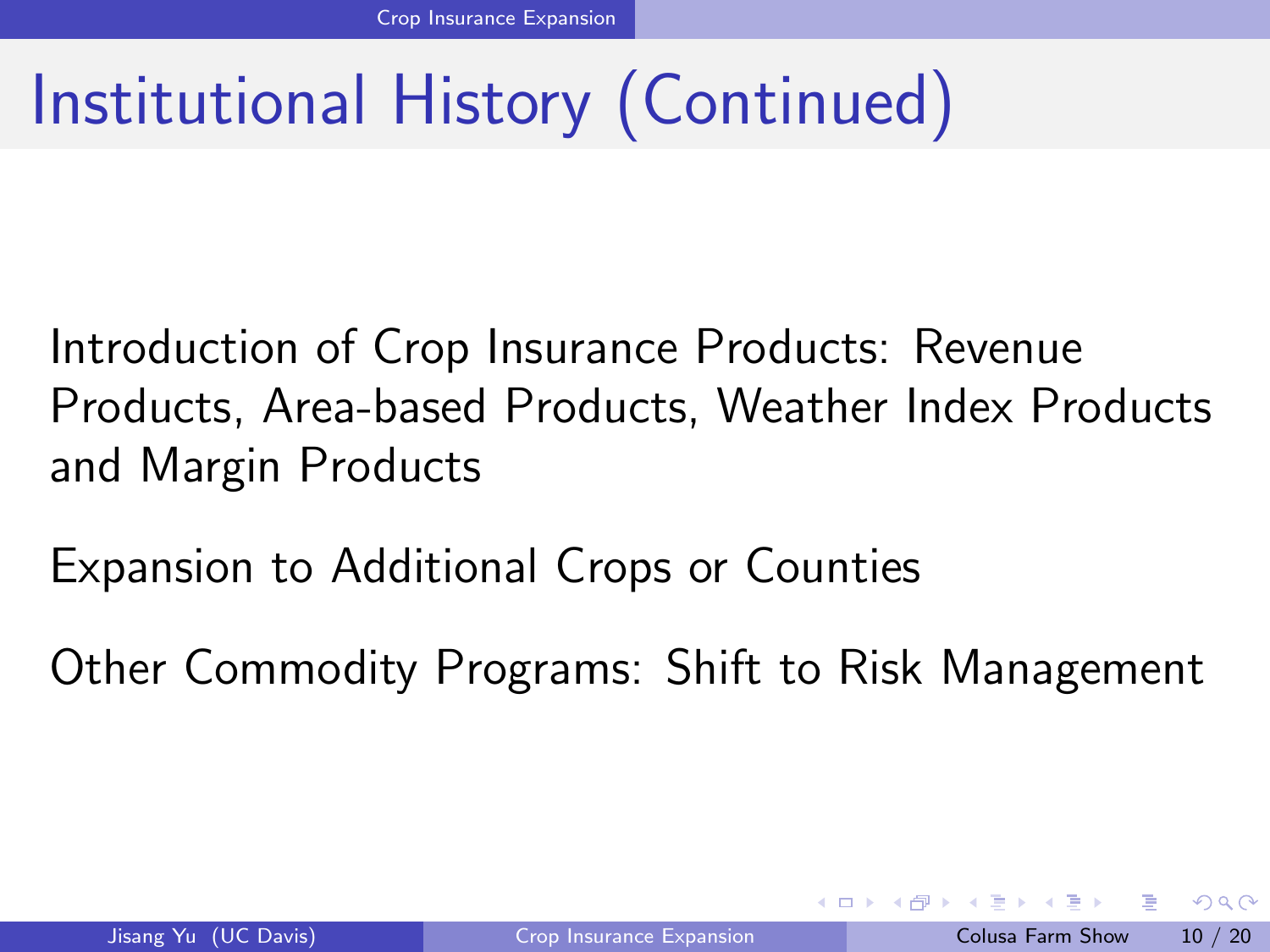### Outline

#### **[How Crop Insurance Works](#page-2-0)**

**[Crop Insurance Expansion](#page-9-0)** 

#### <sup>3</sup> [Crop Insurance Expansion in California](#page-14-0)

<span id="page-14-0"></span><sup>4</sup> [How Crop Insurance Changes What Farmers Grow](#page-20-0)

**K ロ ▶ | K 母 ▶ | K ヨ ▶ | K ヨ ▶ |** 

 $\Omega$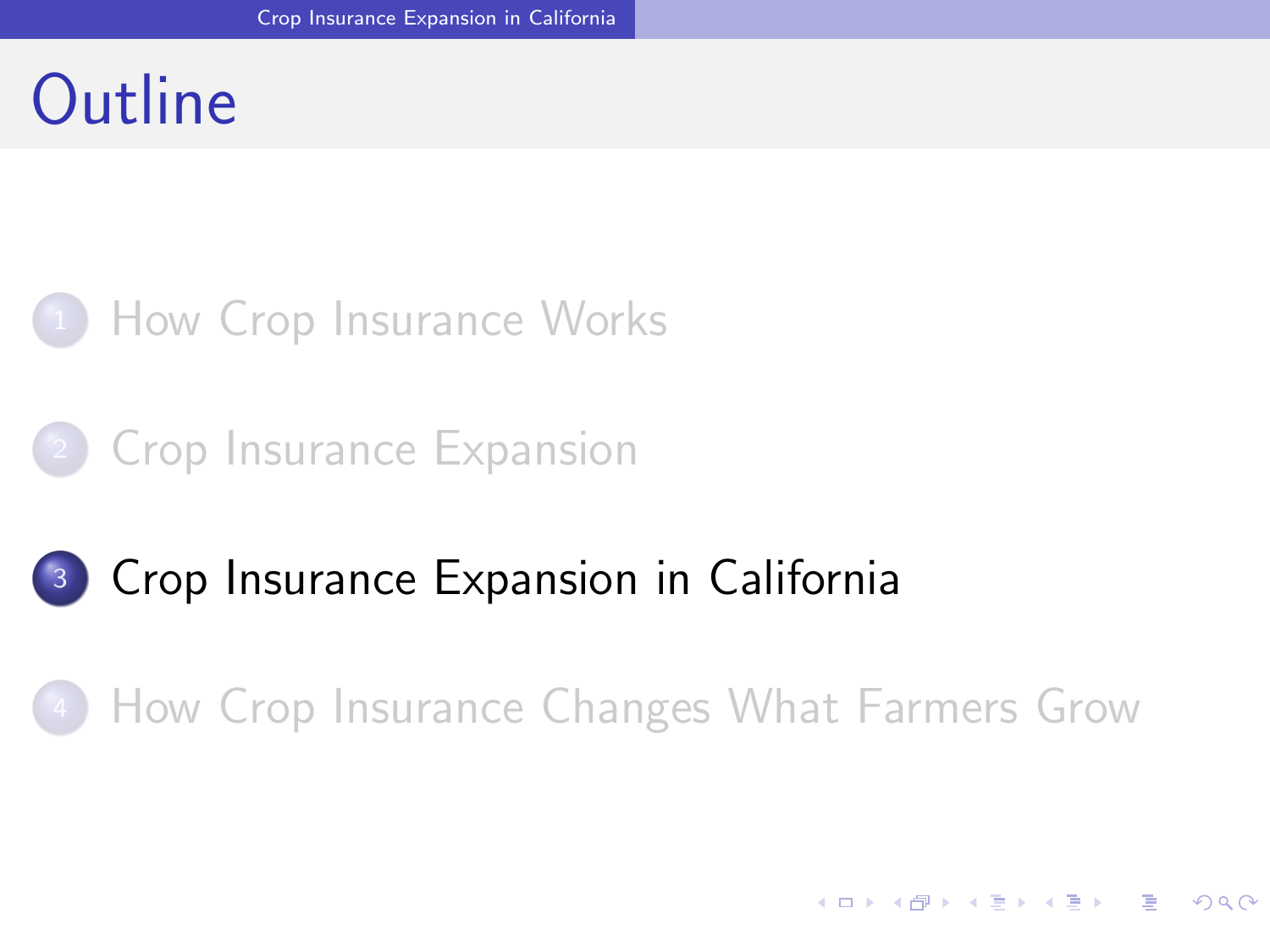## Crop Insurance in California

Share of Insured Acres for Major Crops (CAT Included)

|                       | 1989  | 2014 |
|-----------------------|-------|------|
| Almonds               | 27%   | 83%  |
| Grapes (Wine)         | 12%   | 88%  |
| Walnuts               | $2\%$ | 51%  |
| Tomatoes (Processing) | 24%   | 95%  |
| Pistachios            | N/A   | 41%  |
| Rice                  | $1\%$ | 107% |

4 0 8 1

画

 $\mathcal{A} \cap \mathbb{P} \rightarrow \mathcal{A} \supseteq \mathcal{A} \rightarrow \mathcal{A} \supseteq \mathcal{A}$ 

<span id="page-15-0"></span> $QQ$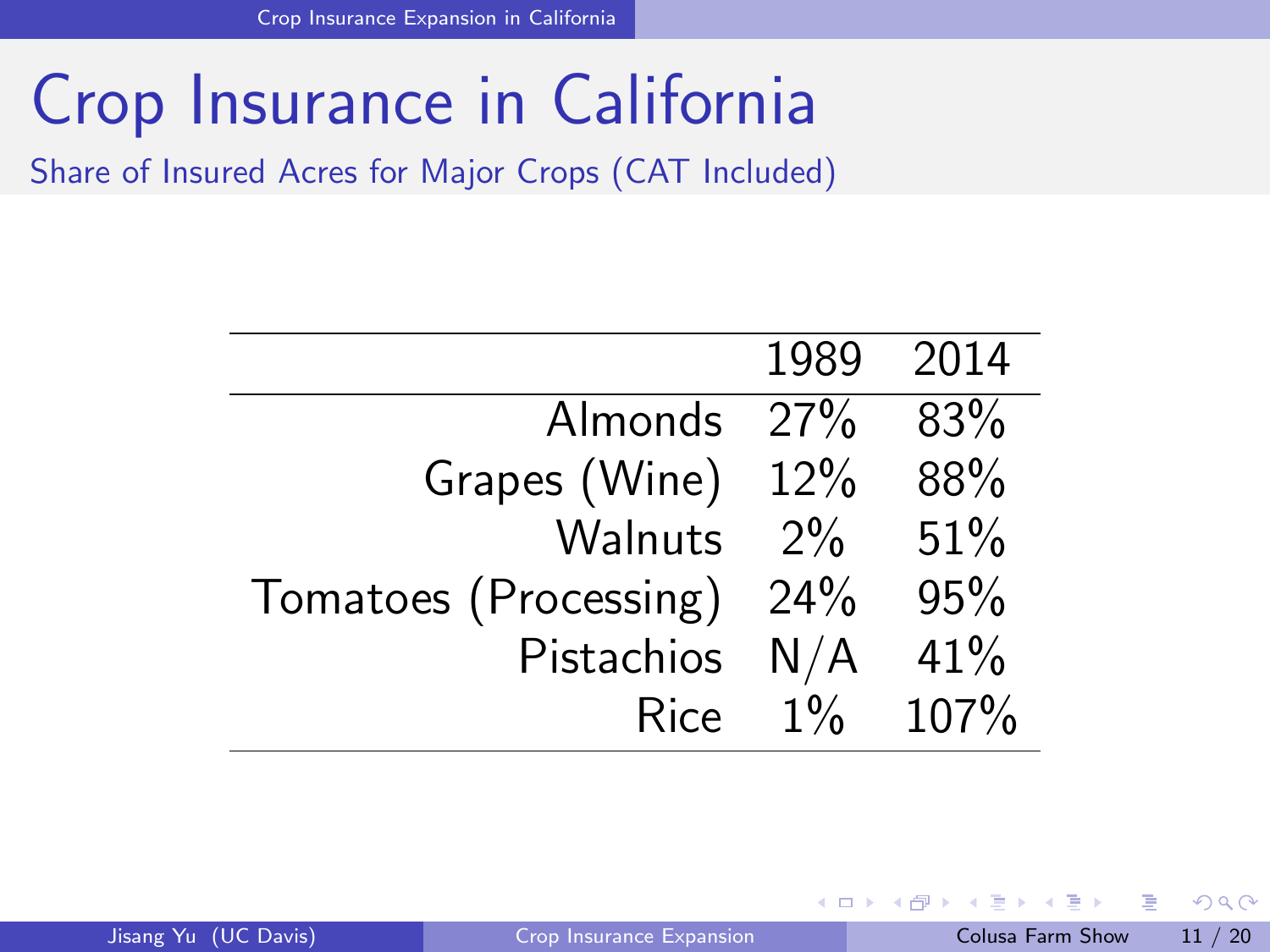## Crop Insurance in California

Share of Insured Acres for Major Crops (Buy-up Only)

|                       |       | 1989 2014 |
|-----------------------|-------|-----------|
| Almonds               | 27%   | 50%       |
| Grapes (Wine)         | 12%   | 49%       |
| Walnuts               | $2\%$ | 16%       |
| Tomatoes (Processing) | 24%   | 91%       |
| Pistachios            | N/A   | 15%       |
| <b>Rice</b>           | $1\%$ | 98%       |

<span id="page-16-0"></span>画

イロト イ押ト イヨト イヨト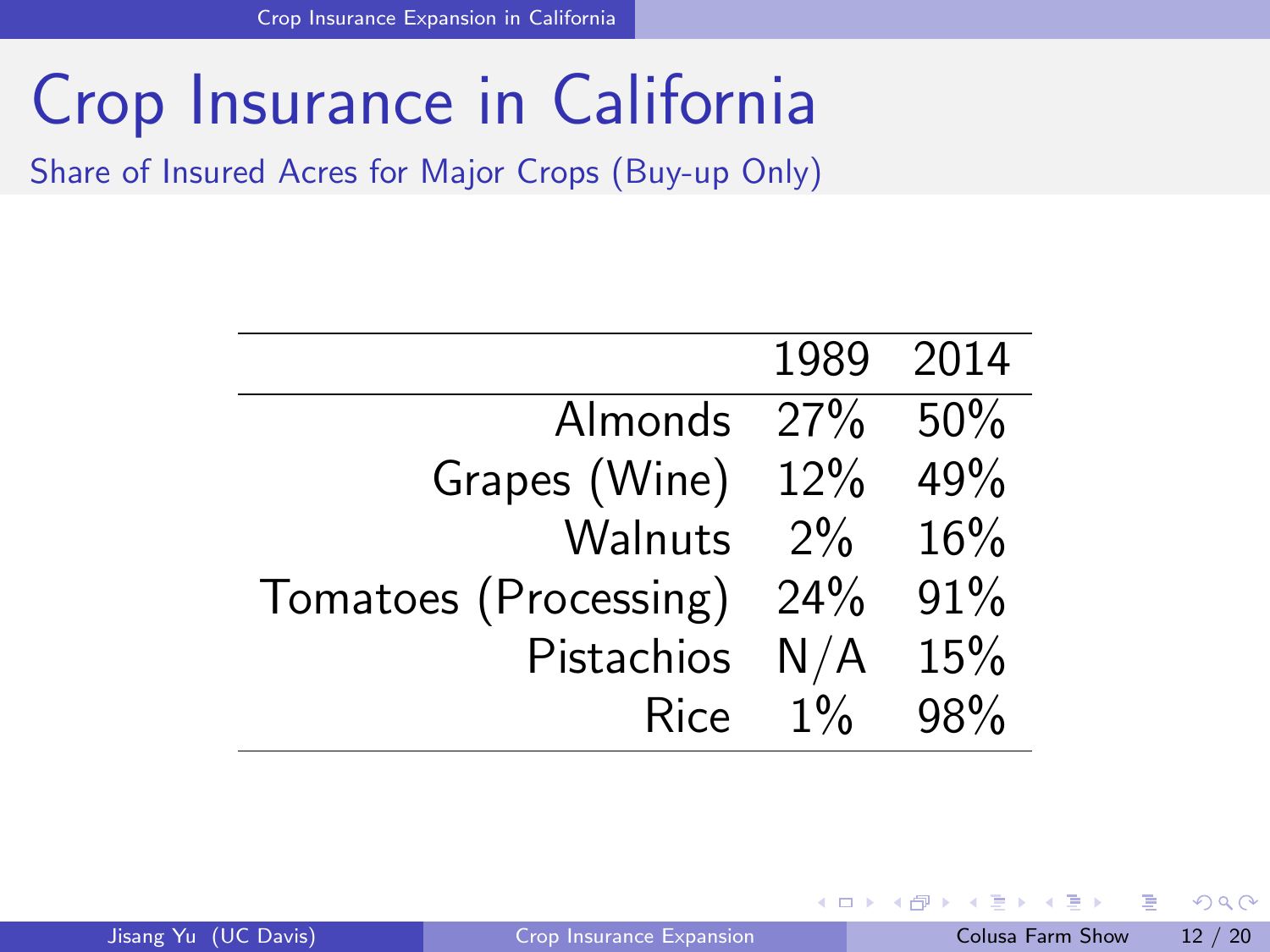### An Example of Rice

Insured Acres

<span id="page-17-0"></span>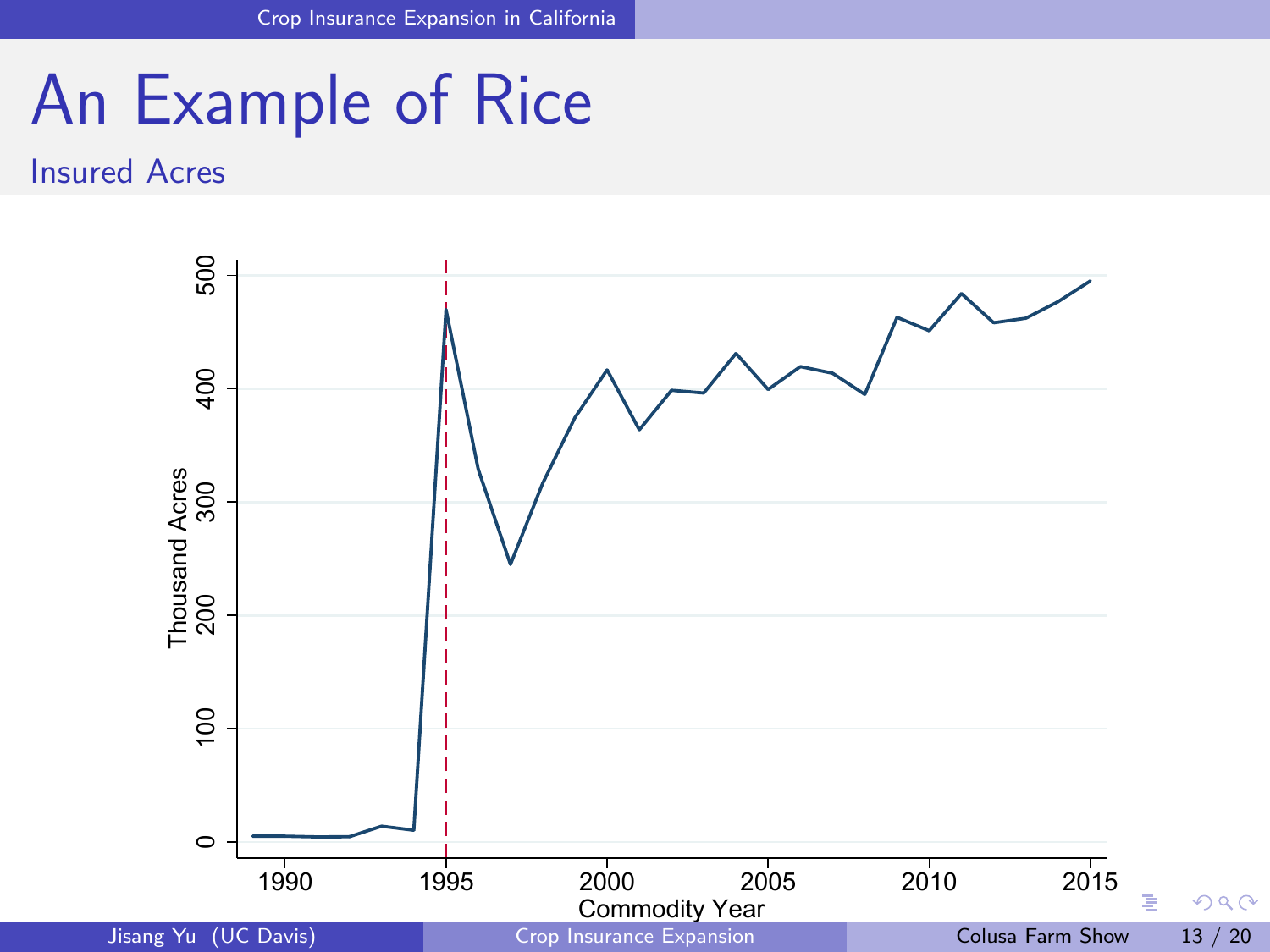### Crop Insurance and Planted Acreage

<span id="page-18-1"></span>An Example of Colusa County, California: Rice

|                                         | 1989    | 2014    |
|-----------------------------------------|---------|---------|
| <b>Planted Acreage</b>                  | 102,000 | 115,000 |
| Share of Insured Acreage                | $1\%$   | 113%    |
| Average Premium Rate                    | 0.035   | 0.041   |
| Average Subsidy Rate                    | 0.198   | 0.437   |
| Average Subsidy per Dollar of Liability | \$0.007 | \$0.018 |
| Average Subsidy per Planted Acre        | \$4.70  | \$20.70 |

#### Note: 2014 dollar

[Rice Yield](#page-28-0)

<span id="page-18-0"></span> $QQ$ 

**母 → → ヨ →** 

4 0 8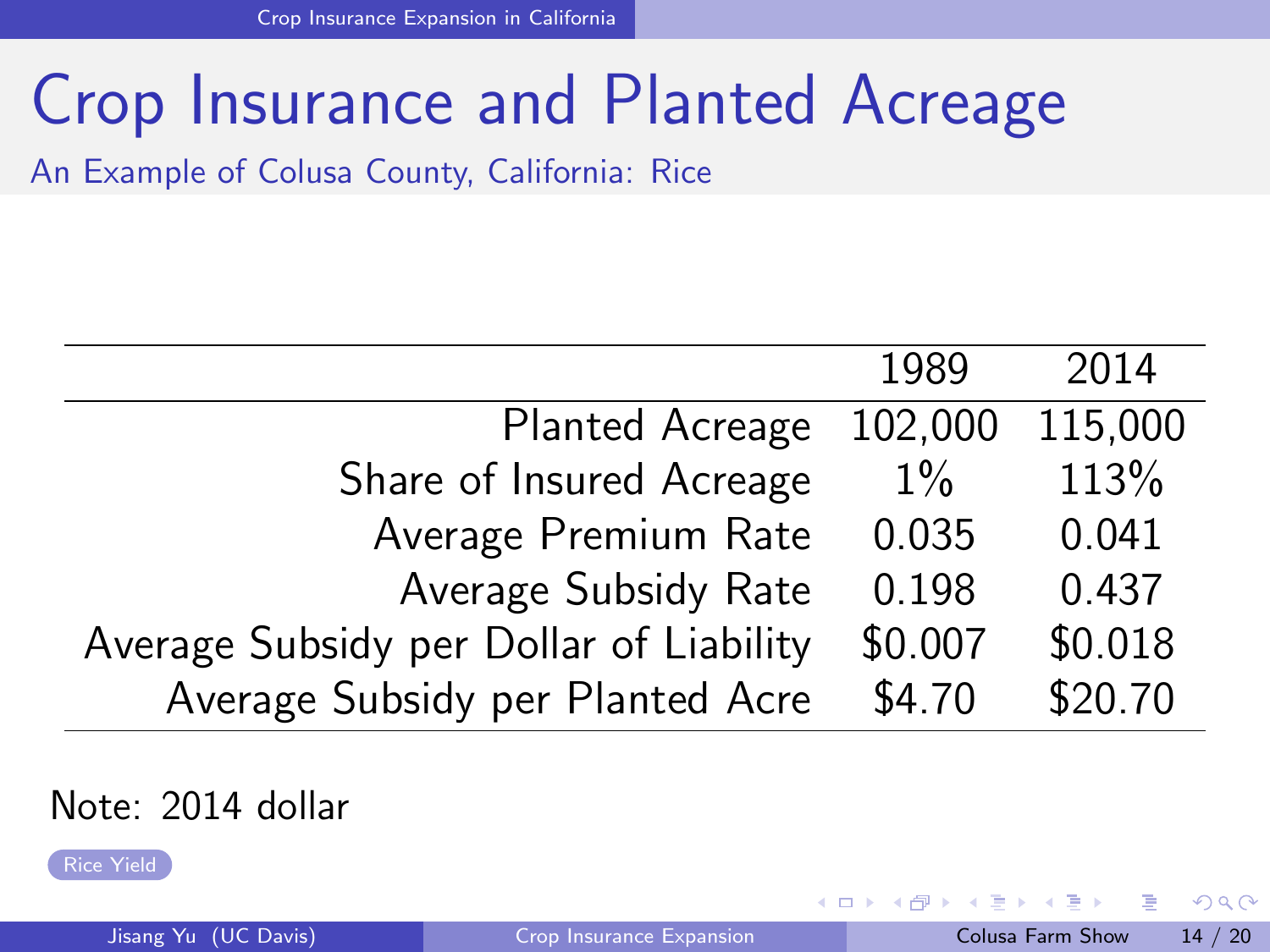### Crop Insurance and Planted Acreage

An Example of Colusa County, California: Tomatoes (Processing)

|                                                         | 1991   | 2014   |
|---------------------------------------------------------|--------|--------|
| <b>Planted Acreage</b>                                  | 21,400 | 16,000 |
| Share of Insured Acreage                                | 19%    | 90%    |
| Average Premium Rate                                    | 0.074  | 0.020  |
| Average Subsidy Rate                                    | 0.206  | 0.594  |
| Average Subsidy per Dollar of Liability \$0.015 \$0.012 |        |        |
| Average Subsidy per Planted Acre \$30.40 \$23.53        |        |        |

Note: 2014 dollar

4 0 8

**TELES** 

<span id="page-19-0"></span> $QQ$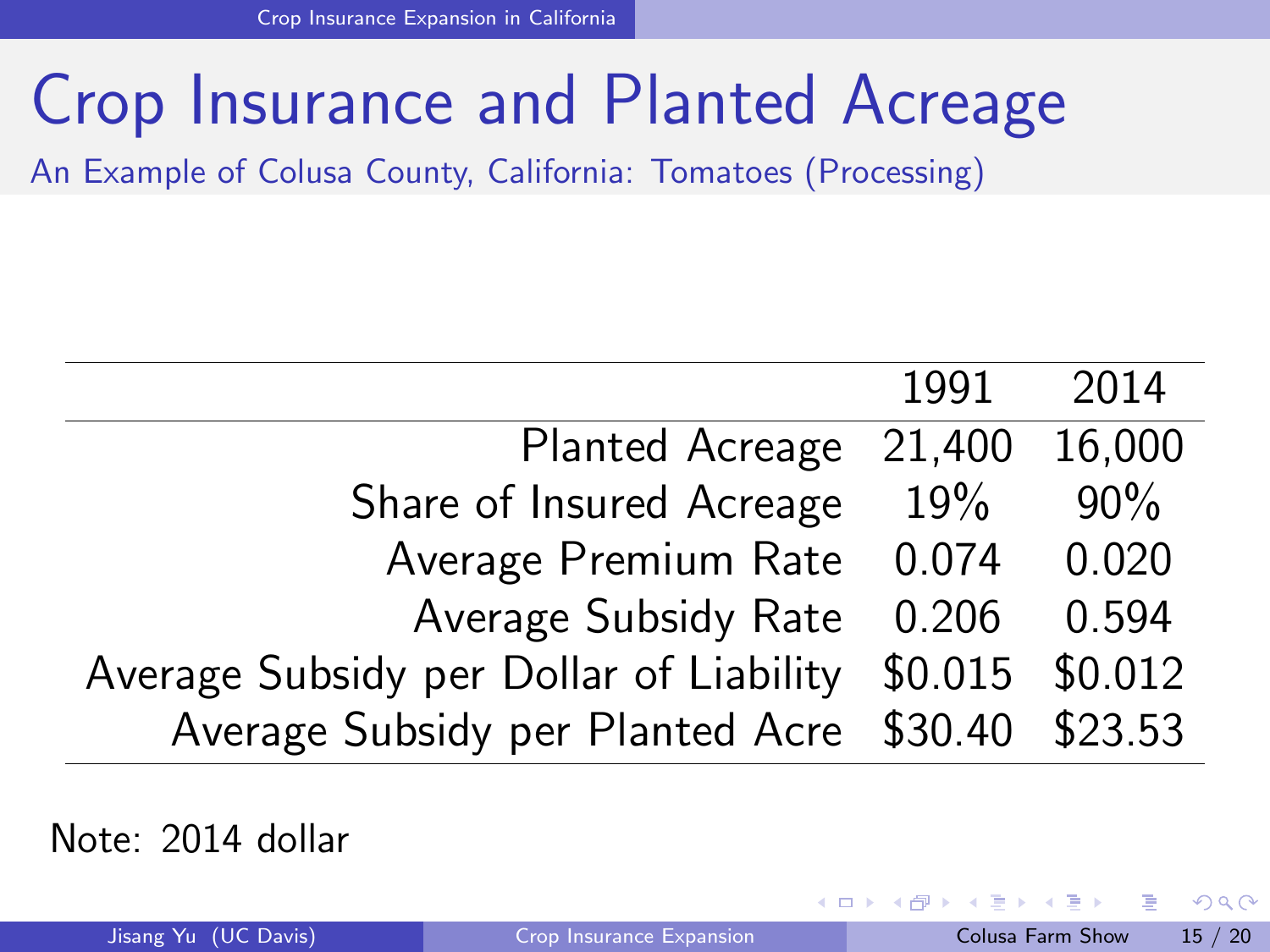### Outline

#### **[How Crop Insurance Works](#page-2-0)**

**[Crop Insurance Expansion](#page-9-0)** 

#### <sup>3</sup> [Crop Insurance Expansion in California](#page-14-0)

#### <span id="page-20-0"></span><sup>4</sup> [How Crop Insurance Changes What Farmers Grow](#page-20-0)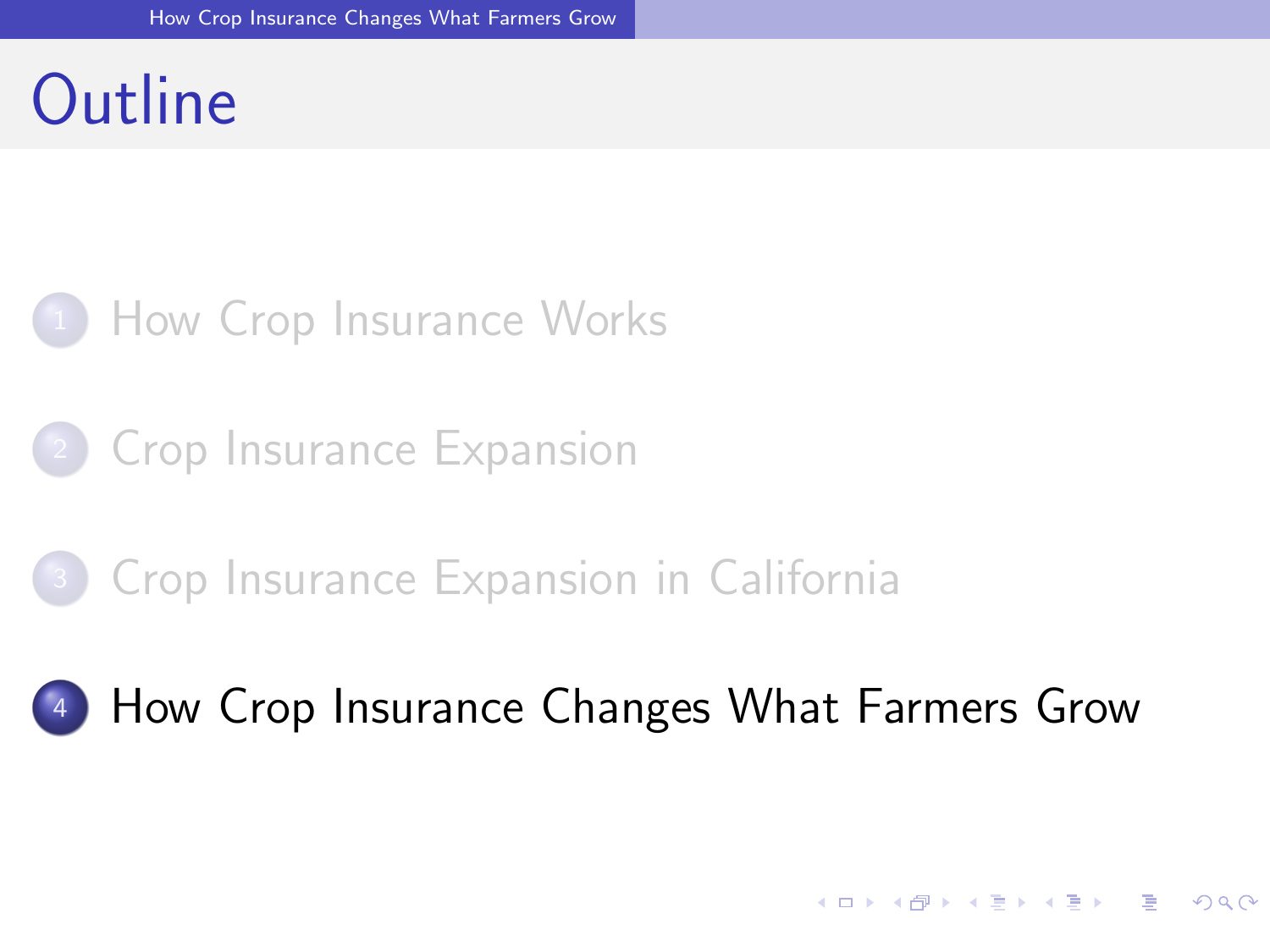### Research Questions

- **1** How does subsidized crop insurance affect crop acreage?
- 2 What are the effects of premium subsidies on crop acreage?
- <sup>3</sup> In particular, how do crop insurance premium subsidies affect the acreage of primary field crops?

<span id="page-21-0"></span>4 0 8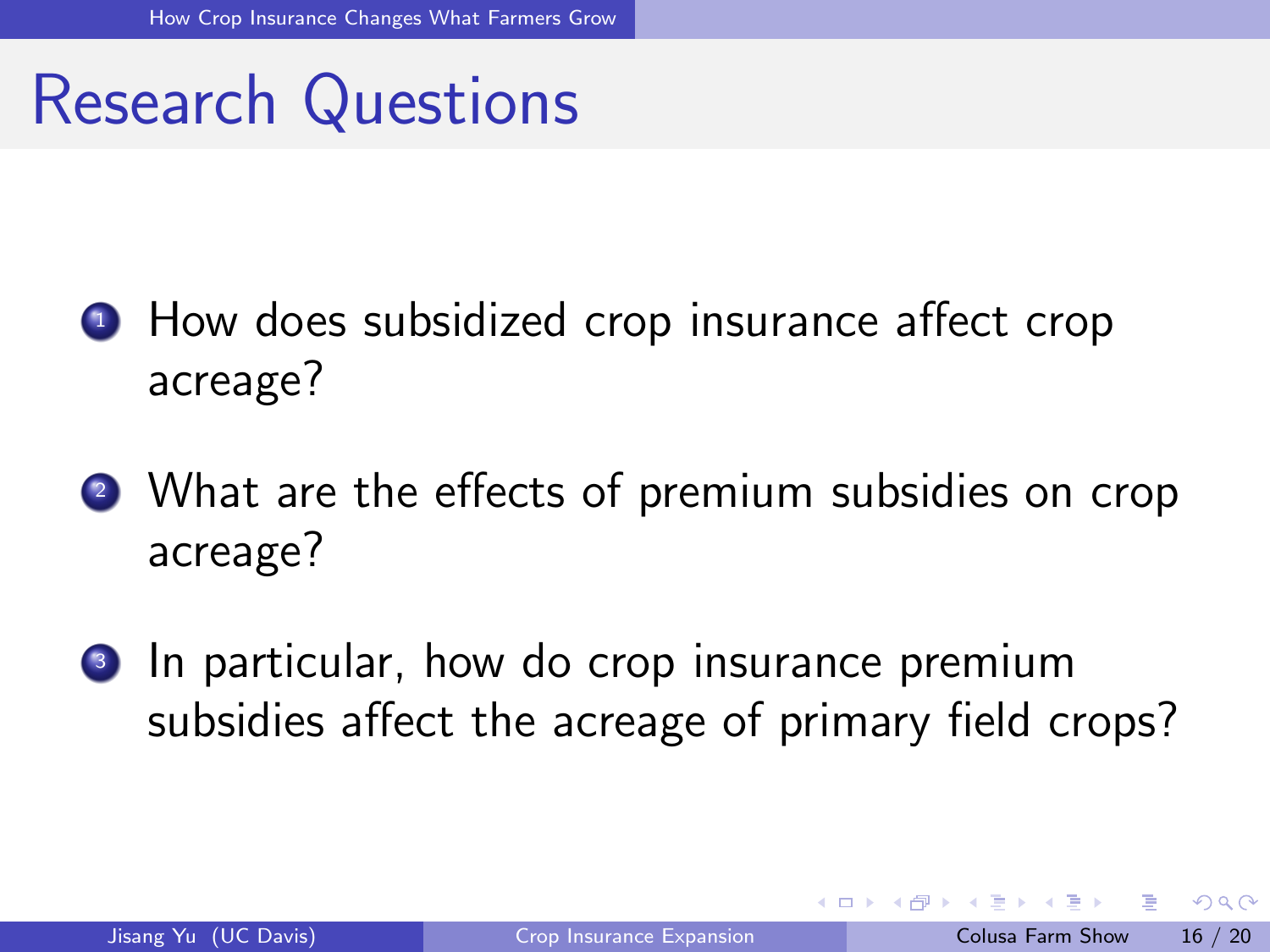### Background and Motivation

- **1** The 2014 Farm Bill: Farm policy is shifting toward risk management.
- 2 WTO disputes: Market distortion from the crop insurance subsidy?
- <span id="page-22-0"></span>**3** Crop insurance is expanding globally.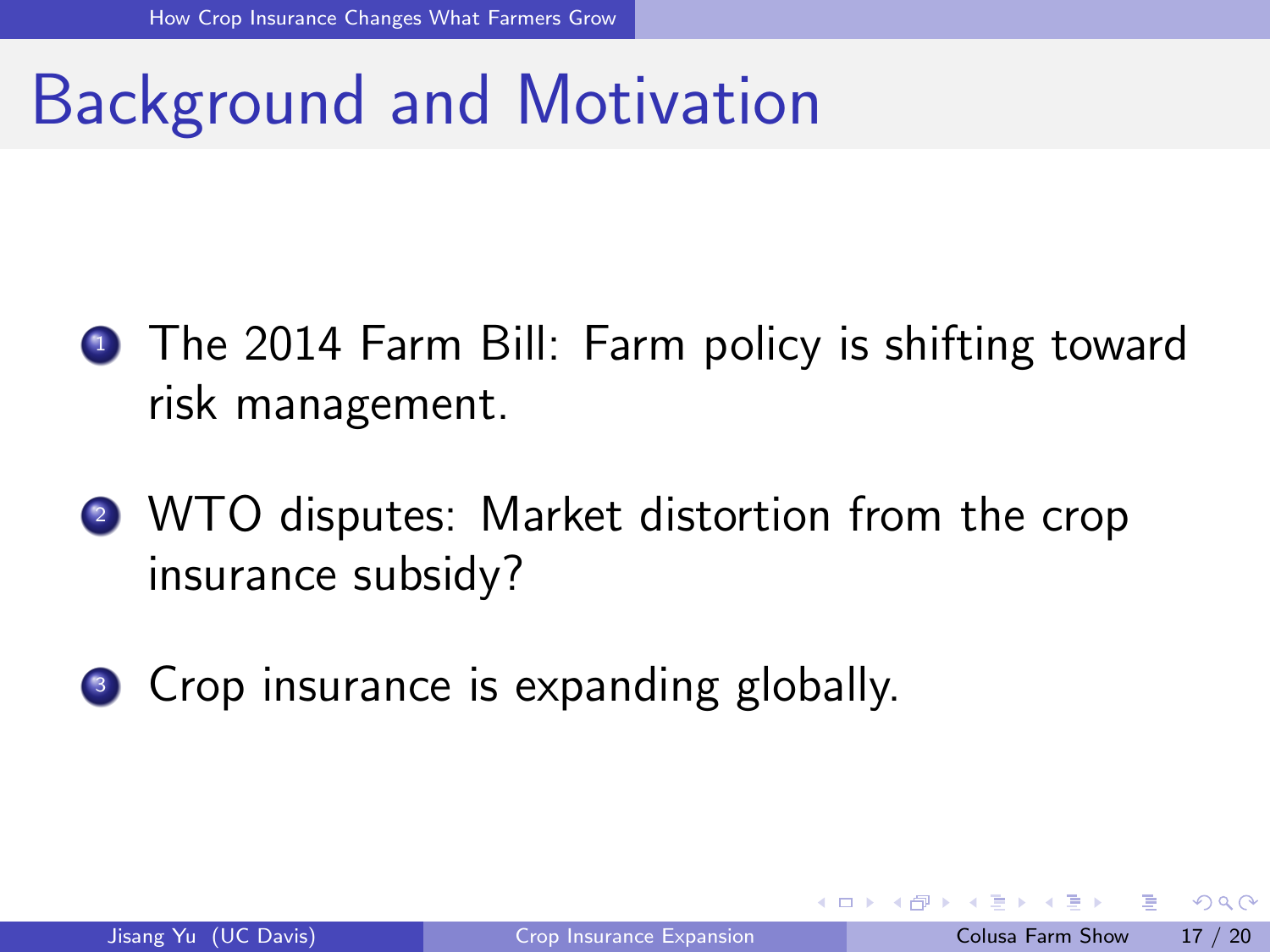#### Data

- <sup>1</sup> 179,180 County-crop-year Observations, Annual Data from 1989 to 2014
- <sup>2</sup> Barley, Corn, Cotton, Rice, Sorghum, Soybeans, Wheat
- <sup>3</sup> Crop Insurance Characteristics by County, by Crop, and by Year
- <sup>4</sup> Planted Acreage by County, by Crop, and by Year
- **5** Price by State, by Crop, and by Year

<span id="page-23-0"></span> $200$ 

ヨメ メラメ

**∢ ロ ▶ - ィ <sub>ロ</sub> ▶** - ィ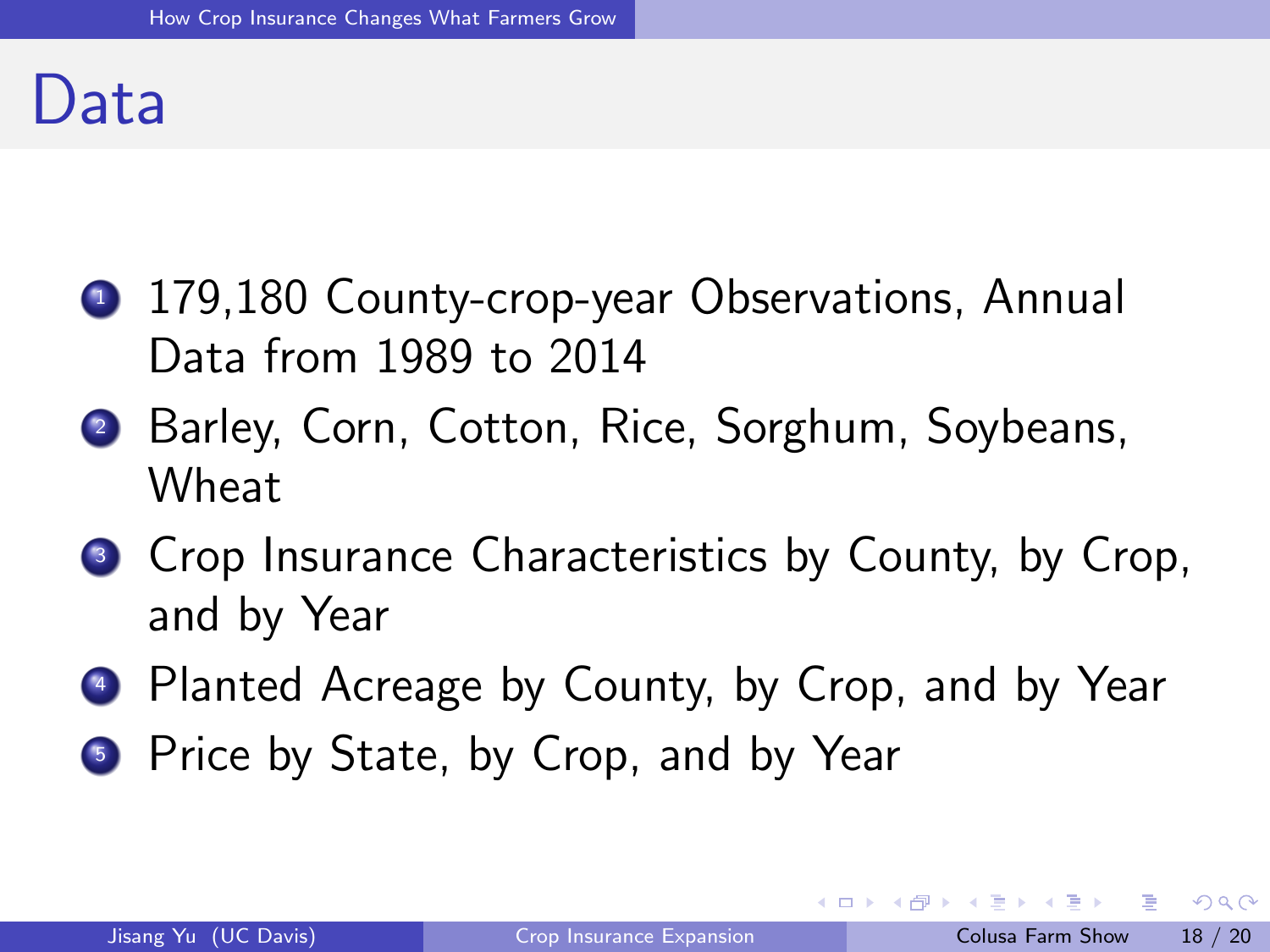### Acreage Effect of Premium Subsidies

I found that a 10% increase in crop insurance premium subsidy induces a 0.2% increase in crop acreage.

<span id="page-24-0"></span>Given the small share of crop insurance premium subsidy in crop revenue, the effect is significantly large.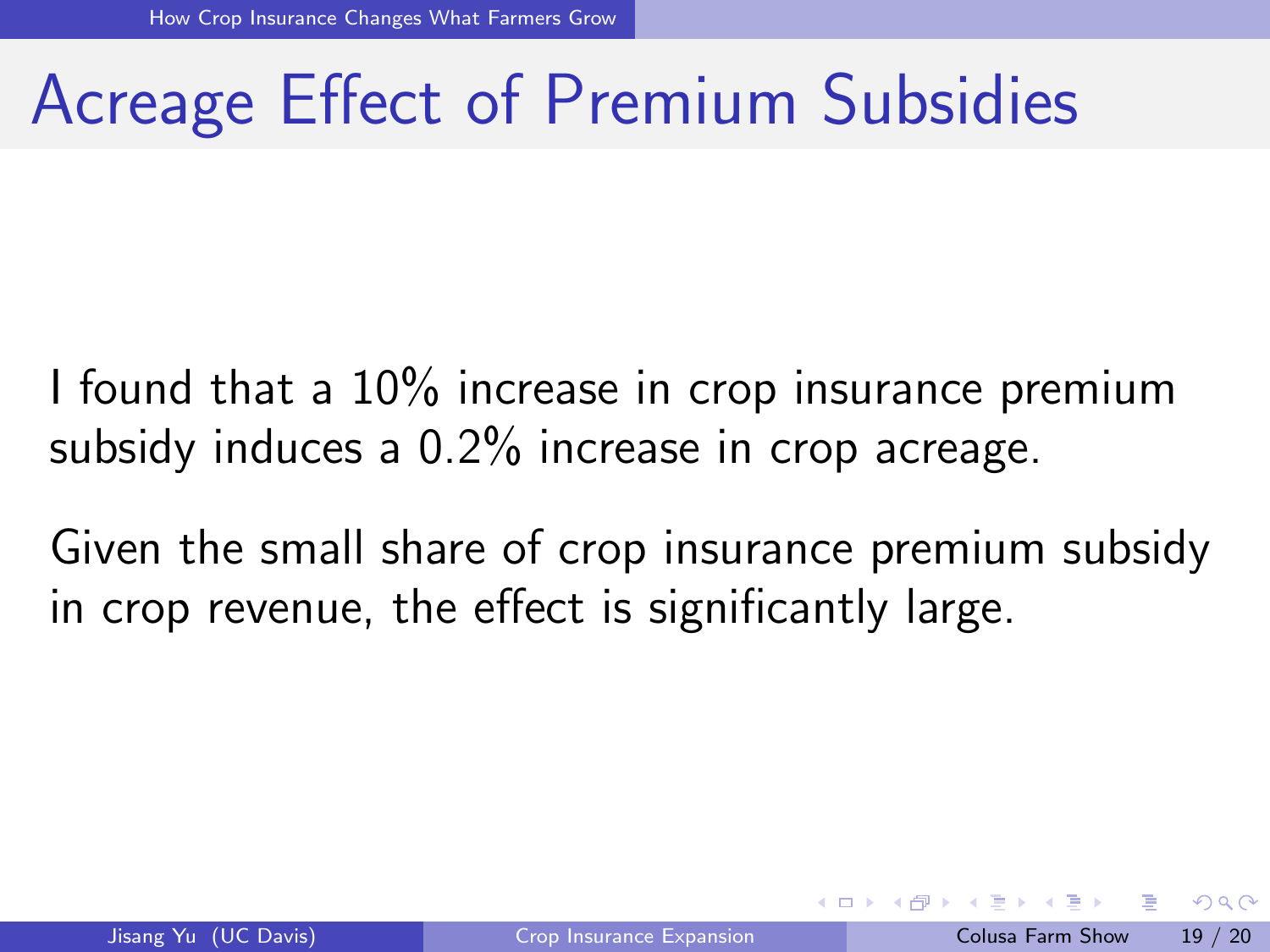### For Example... Rice in Colusa County

|                                         | 1989    | 2014    |
|-----------------------------------------|---------|---------|
| <b>Planted Acreage</b>                  | 102,000 | 115,000 |
| Share of Insured Acreage                | $1\%$   | 113%    |
| Average Premium Rate                    | 0.035   | 0.041   |
| Average Subsidy Rate                    | 0.198   | 0.437   |
| Average Subsidy per Dollar of Liability | \$0.007 | \$0.018 |
| Average Subsidy per Planted Acre        | \$4.70  | \$20.70 |

<span id="page-25-0"></span>Note: 2014 dollar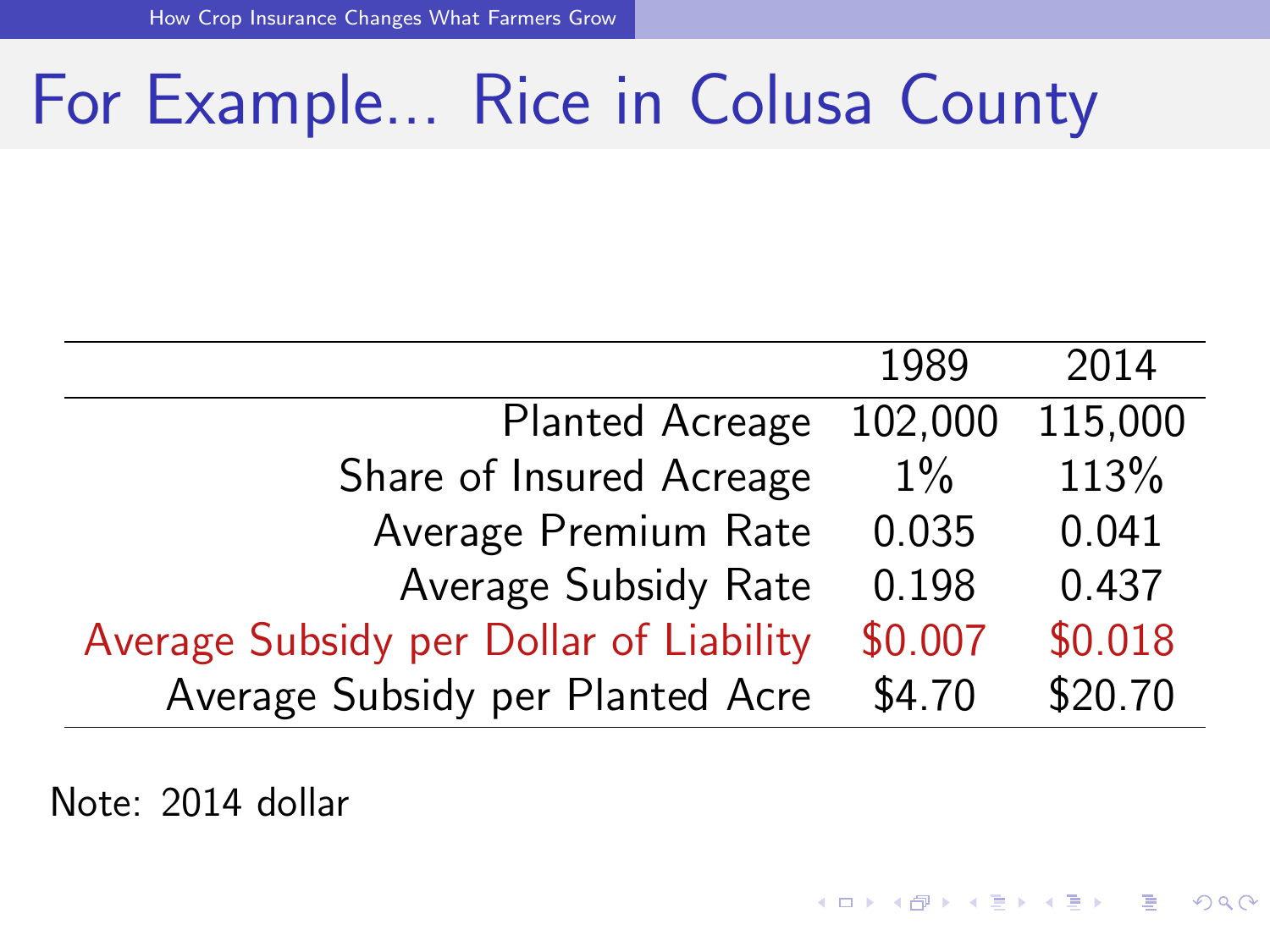### Tentative Conclusions

#### **1** Crop Insurance expanded rapidly.

- <sup>2</sup> The estimated acreage effect of the premium subsidy is positive and significant.
- <span id="page-26-0"></span><sup>3</sup> The effect is different across crops and counties.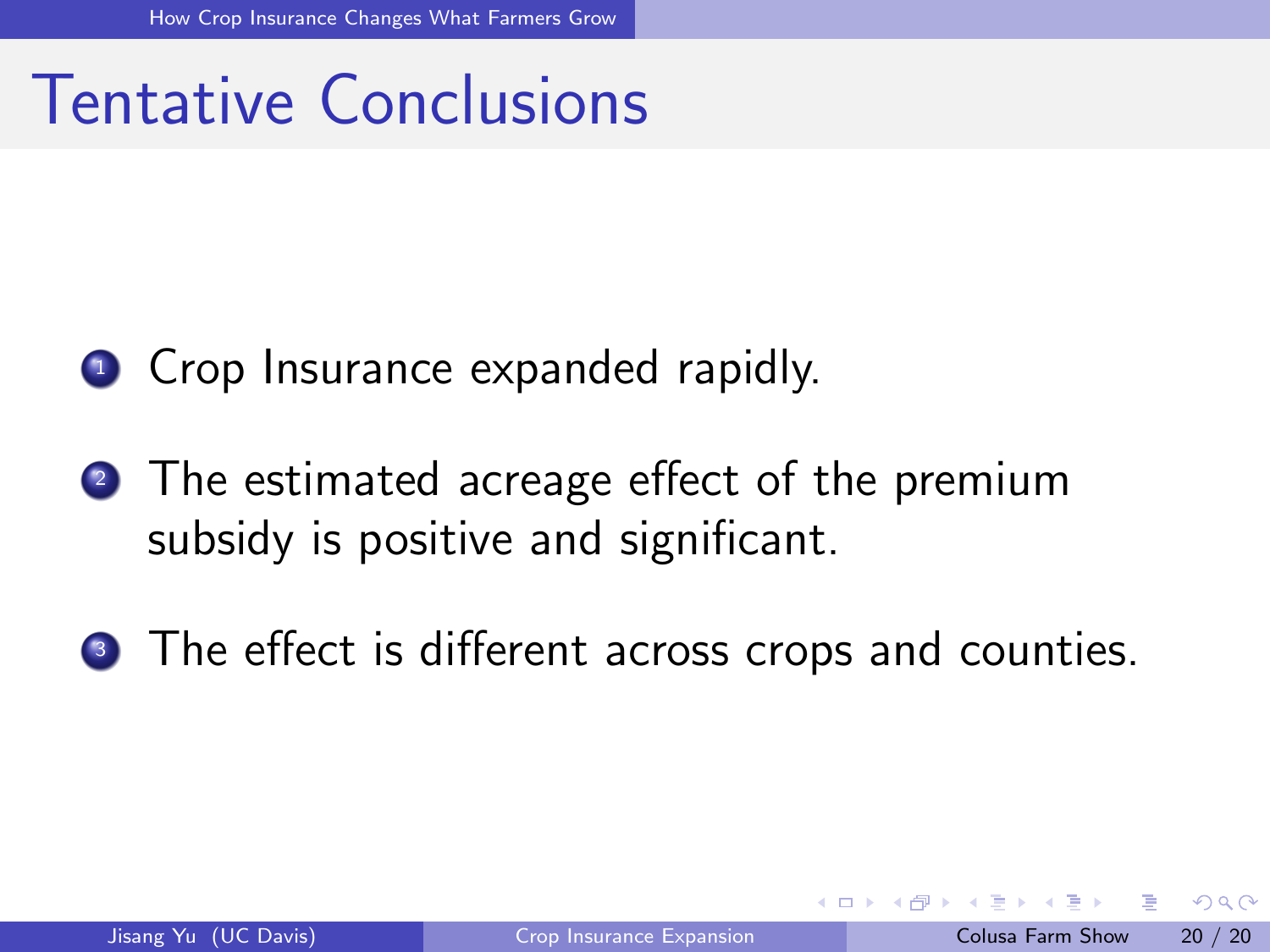## Thank you

<span id="page-27-0"></span>

### University of California **Agricultural Issues Center**

イロト 不優 ト 不重 ト 不重 トー

画

 $QQ$